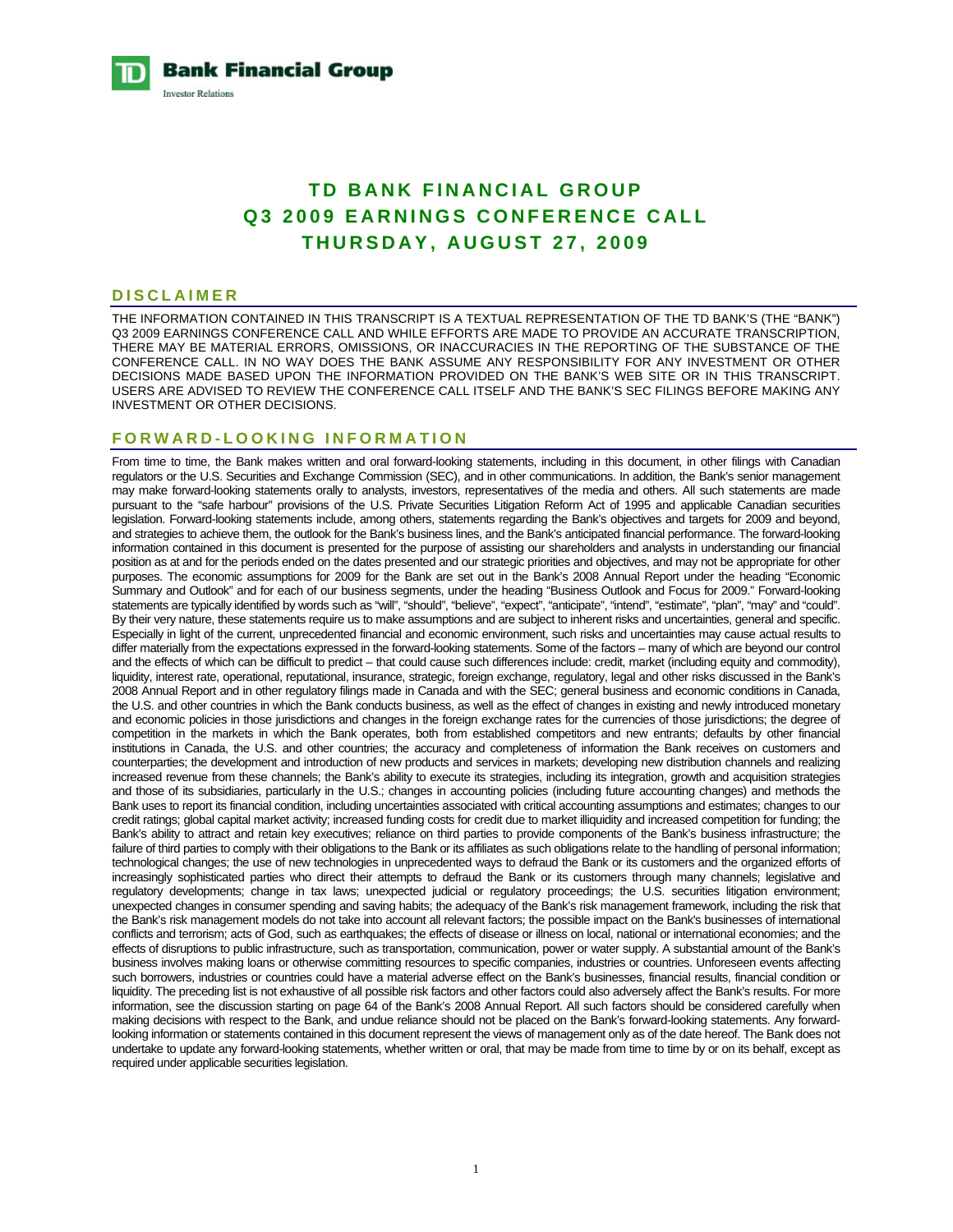

## **CORPORATE PARTICIPANTS**

| Ed Clark            | President & CEO, TD Bank Financial Group                   |
|---------------------|------------------------------------------------------------|
| Colleen Johnston    | CFO, TD Bank Financial Group                               |
| Bharat Masrani      | President & CEO, TD Bank, N.A.                             |
| Mark Chauvin        | EVP & Chief Risk Officer, TD Bank Financial Group          |
| <b>Bob Dorrance</b> | Chairman, CEO & President, TD Securities                   |
| Bernie Dorval       | Group Head Global Insurance, Deputy Chair, TD Canada Trust |
| Bill Hatanaka       | Chairman & CEO, TD Waterhouse                              |
| Tim Hockey          | President & CEO, TD Canada Trust                           |
| Tim Thompson        | SVP Investor Relations, TD Bank Financial Group            |
|                     |                                                            |

## **CONFERENCE CALL PARTICIPANTS**

| <b>Jim Bantis</b>    |  |
|----------------------|--|
| Ian de Verteuil      |  |
| Michael Goldberg     |  |
| Andre-Philippe Hardy |  |
| Sumit Malhotra       |  |
| Mario Mendonca       |  |
| Darko Mihelic        |  |
| Rob Sedran           |  |
| <b>Brad Smith</b>    |  |

Credit Suisse – Analyst BMO Capital Markets – Analyst Desjardins Securities – Analyst Andre-Philippe Hardy RBC Capital Markets – Analyst Sumit Malhotra Macquarie Capital Markets – Analyst **Genuity Capital Markets – Analyst** CIBC World Markets – Analyst National Bank Financial – Analyst Blackmont Capital – Analyst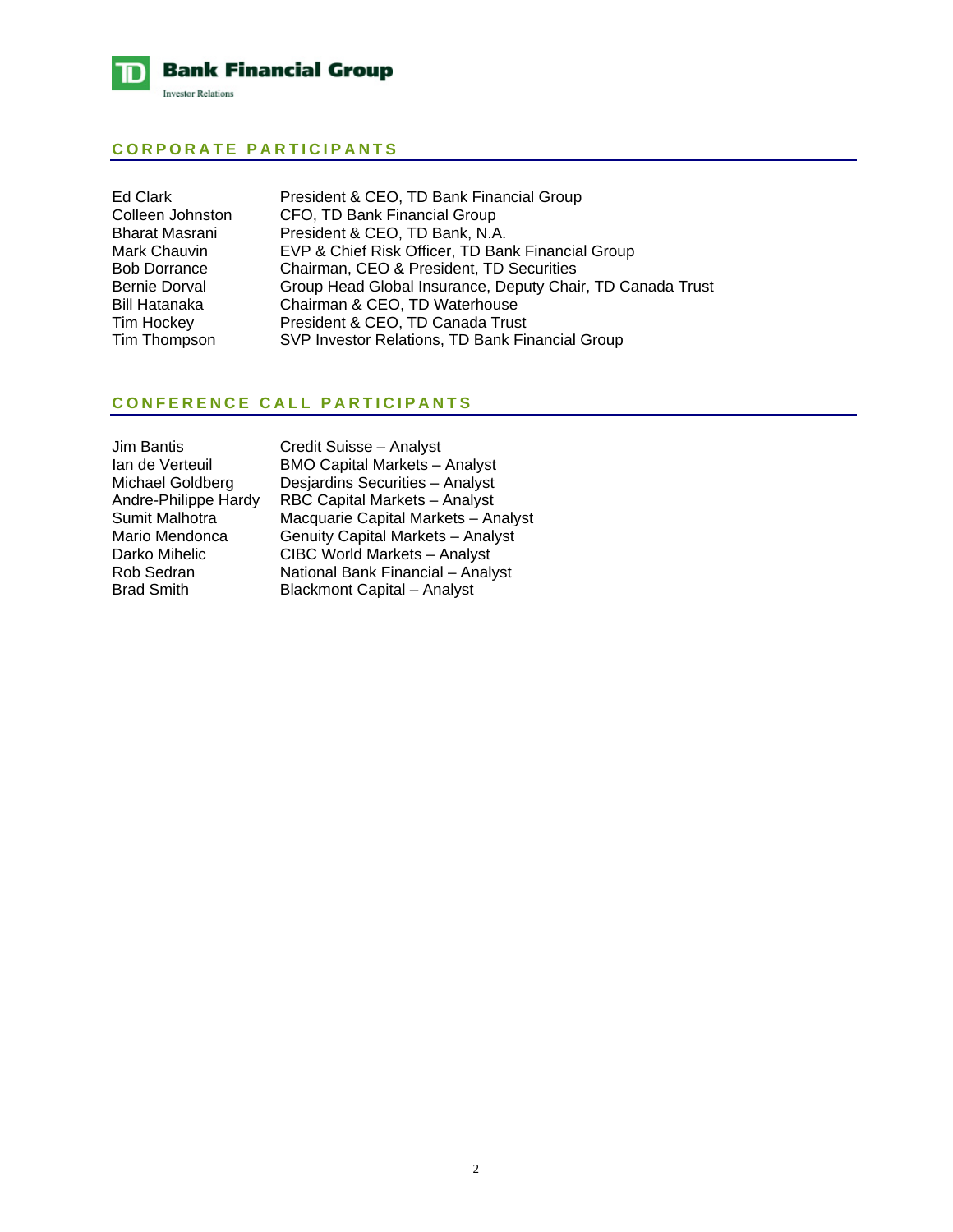

## **PRESENTATION**

## **Tim Thompson - TD Bank Financial Group - SVP - IR**

Good afternoon and welcome to the TD Bank Financial Group's 3rd quarter 2009 investor presentation. My name's Tim Thompson and I'm Head of Investor Relations at the Bank.

We'll begin today's presentation with strategic remarks from Ed Clark, the Bank's CEO, after which Colleen Johnston, the Bank's CFO, will present our 3rd quarter operating performance. Bharat Masrani, Group Head US P&C Banking, will then provide an update on our integration initiatives in the U.S. P&C segment. Mark Chauvin, Chief Risk Officer, will then offer comments on credit quality. After that, we'll entertain questions from pre-qualified analysts and investors on the phone.

Also present today to answer your questions are Bob Dorrance, Group Head Wholesale Banking, Bernie Dorval, Group Head Global Insurance, Bill Hatanaka, Group Head Wealth Management, and Tim Hockey, Group Head Canadian P&C Banking.

As in the past, we're trying to keep the call to about 1 hour with Ed, Colleen, Bharat, and Mark's comments taking up about half that time.

This presentation contains forward-looking statements, and actual results could differ materially. These statements are intended to assist your understanding of our financial position for periods presented and our strategic priorities and objectives, and may not be appropriate for other purposes.

Certain material factors or assumptions were applied in making these statements. For additional information, please see our latest Annual Report and Quarterly Report available on td.com. These documents include a description of factors that could cause actual results to differ.

Let me turn the presentation over to Ed.

## **Ed Clark - TD Bank Financial Group - President and CEO**

Thanks. Thanks, Tim, and good afternoon, everyone. First, I want to begin by saying how pleased I am, and my team is, to be having this call from our offices in Mount Laurel, New Jersey. We're going to talk about the integration at TD Bank, America's Most Convenient Bank, in a moment. We're down here to see firsthand the fantastic work Bharat and his team have been doing to bring together legacy Commerce and TD Banknorth operations.

Well, I have to say, our third quarter turned out to be a great quarter. There probably aren't many people on this call, frankly, including me, who thought we'd be having this kind of performance in the midst of a recession. You're probably wondering, how did that happen and whether it will happen again? So let me briefly share my take on it.

I think you have to start by giving credits to governments and central banks around the world. As a group, they have responded both quickly and appropriately. And in Canada's case, we're benefiting from the fiscal action of the government and the monetary policies of the Bank of Canada.

There was a point not many months ago, when financial markets needed extraordinary measures. Investor and consumer confidence were extremely low. We all wondered whether we were facing a great recession, or even a depression. Concerted action worldwide has changed that outlook.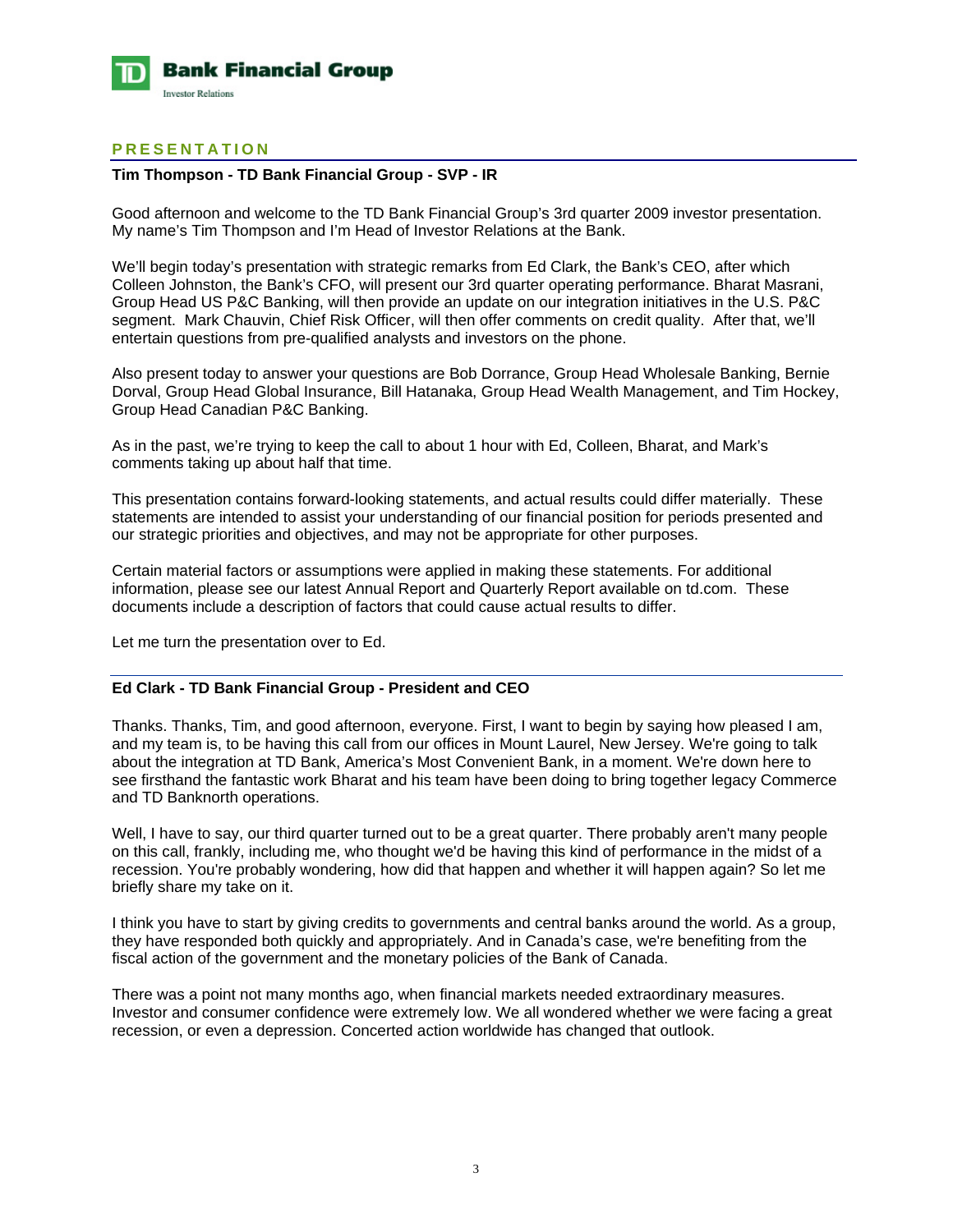

We also didn't anticipate the resilience of the Canadian resale housing market. The structure of the Canadian housing and mortgage market provides an enduring strength for the economy and for our business. But beyond that, I continue to be impressed by the resilience and the adaptability of all areas of the TD Bank. We have never been tested by conditions this tough; but we were up to it and found that tough markets do present opportunities as well as challenges. You just need to find different ways to succeed.

For example, in our US [P&C] business, we told the market we were running a better asset and risk strategy, and we're seeing the results of that strategy today. The financial crisis gave us an opportunity to take market share.

In Canada, new business growth has been absolutely extraordinary. We've benefited from our lower risk lending strategies, resulting in very manageable PCLs so far in the cycle. And our wholesale business has proven you can take advantage of a disruption and recovery markets without going out the risk curve.

In a moment, Colleen will explain our results in detail, but let me give you a few of the highlights. Overall, each of our major businesses made a strong contribution. Our retail adjusted earnings were almost \$1.1 billion. Our wholesale business had a record quarter, which helped us end the third quarter with an even stronger Tier 1 capital ratio now over 11% and a tangible common equity ratio over 8%.

Starting with wholesale, as I say, we are proving that you can actually reduce risk and get better results. We're seeing major reductions in our risk-weighted assets as we continue to focus in on our franchise business model. It's unlikely that this level of earnings can be maintained, but we do have an excellent business that continues to perform well, and produce solid returns on capital within very tight risk parameters.

Moving to Canadian retail, the performance of TD Canada Trust is truly amazing. We earned 677 million this quarter, a new record. To give you a sense of the earnings power here, that record was reached despite a 49% increase in PCLs over last year. We always keep a close eye on expenses while growing revenue, and as a result, our efficiency ratio hit a record of 47.8%.

In Canada, we are thrilled that for the fifth year in a row, we won the Synovate award. And for the fourth year in a row, we won the JD Power award. Coupled with our fourth JD Power win in the United States, our customers and clients have clearly said that we deliver the best customer service in banking in North America. That happens because our employees are committed to delivering a legendary customer service experience each and every day.

In Canada, we've seen strong demand for lending up to this point in the cycle and have proven our willingness to satisfy that demand to lend, and as a result, to grow significant market share. We're starting now, though, to see signs that the growth in demand for credit is slowing, as you would expect to see in a recession.

Our wealth business is starting to see the effects of stronger markets coming into its results. We're still seeing an impact of margin pressure as a result of low nominal rates but we're also getting the benefit of record online brokerage trades per day, and asset and volume growth.

At TD Bank, America's Most Convenient Bank, we're pleased with the results delivered in the context of a tough US market. We're still growing our loan book, up 14% from last year and we are taking market share. On the deposit side, we're up over 8% from last year, driven by greater than 8% growth in our maturing branches and slightly slower growth in our mature branches. We are not growing our government deposits significantly.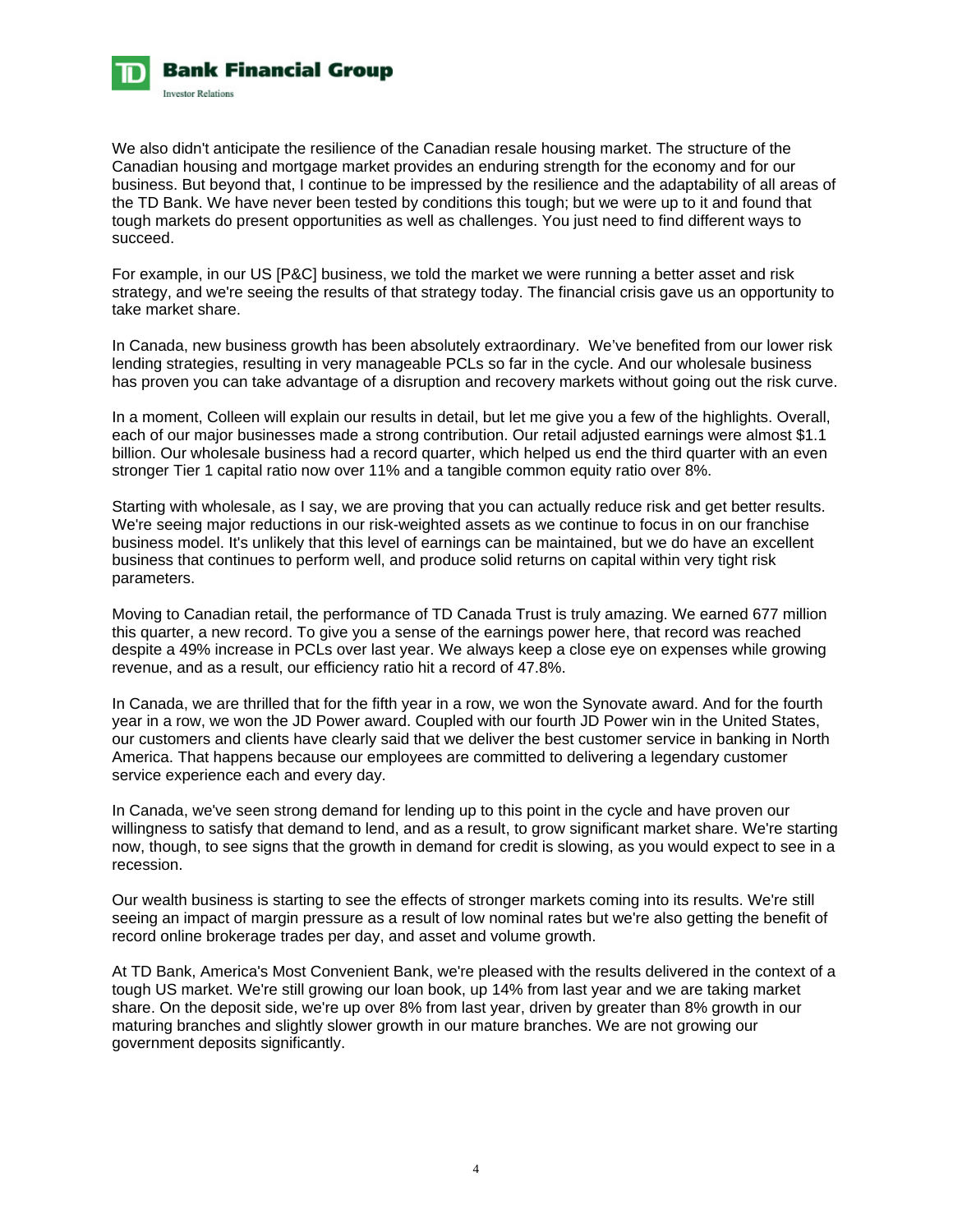

We're starting to see good growth in the mature branches in the new England footprint where deposits grew in line with our overall growth. At the same time, we're seeing some sign of easing in the deposit pricing pressure. Year-over-year, however, deposit margins have fallen off sharply, offsetting excellent volume performance. At the same time, we continue to expect weak US economic fundamentals, and as a result, we still expect growing PCLs but not at the same pace as this year.

The integration continues to go exceptionally well. From someone who has done an integration, I can tell you that there is an enormous amount of work going on behind the scenes as we come close to the end of the conversion period. I want to thank Bharat and his team -- they are doing an incredible job of making this happen as smoothly and as efficiently as possible for our customers, shareholders, and employees. You'll hear more from Bharat on the integration in a moment.

So stepping back, how do we make sense of what's happening in the financial markets and the economy, and what does that mean for TD?

It seems like we're through the bottom; but there's clearly a debate going on about the strength of the subsequent economic recovery. Two key unknowns remain -- how long are we going to be in the recovery phase? And what is the sustainable growth rate of the economy over the medium term?

For our part, we remain cautious on the economic outlook into next year. While we see some growth in the economy, we don't see any significant increases in interest rates until the latter part of the year. And we just don't foresee any extreme stress scenarios playing out.

However, we do believe that unemployment will remain high for some time, and we think we'll see continued upward pressure on PCLs in 2010, but nothing like the percentage increases we've seen this year.

The biggest change in our outlook is that we are more positive than we have been on the implications of that outlook for our businesses. We are not taking third quarter earnings as a run rate, as we expect TD Securities earnings to be lower going forward. But we are reasonably optimistic that we have a solid face of retail earnings going into next year. In fact, 2009 has shown that there are ways in which strong businesses can perform in tough economic conditions.

As I've said many times before, we're a balance sheet company that generates an income statement. So in our retail businesses, that means that the better-than-expected volume growth that we've experienced in 2009 locks in revenue growth for 2010, that will provide some offset to rising PCLs. And you know I believe that the market underestimates the values of this consistent, high-quality earnings that are generated as a result of this effect.

At the beginning of 2009, I would have found it hard to believe, that by the third quarter, I'd be talking about year-over-year increases on our earnings per share even after issuing shares last year; but it certainly looks like we're going to be there.

Overall, I would say we're pleased with these results delivered in a very difficult economic environment. We've been able to perform as we have over 74,000 unbelievably dedicated and talented employees focused on our strategy. We run a retail-centered and customer-focused North American franchise that's supported by a focus on liquidity, conservative risk management, and convenience and service for our customers and clients.

And so we're going to continue to drive forward our vision of being the better bank every day, and are confident we're emerging from these challenging times -- that we will emerge from these challenging times with momentum on our side.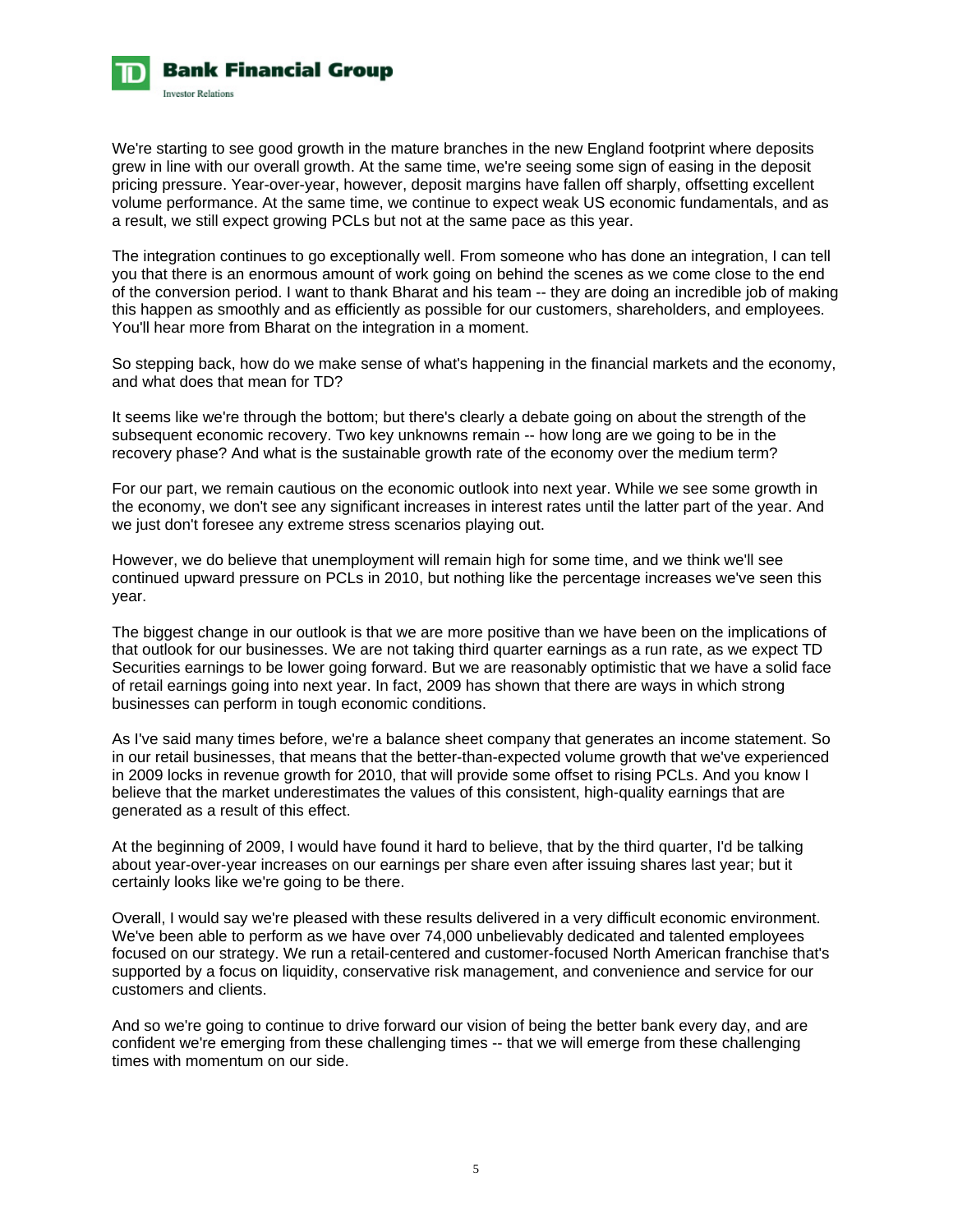

With that, let me turn it over to Colleen.

### **Colleen Johnston - TD Bank Financial Group - Group Head Finance and CFO**

Thank you, Ed, and good afternoon. Please turn to slide four.

Q3 2009 highlights. Total bank adjusted net income was 1.3 billion, a new record, up 17% from last year. Adjusted diluted earnings per share, \$1.47 -- 9% increase from Q3 of '08. Total adjusted retail earnings were 1.1 billion, down 3% from last year.

Q3 '08 was the first full quarter that included Commerce results, so year-over-year comparisons are now appropriate. Wholesale net income of 327 million was up 89% from last quarter and up significantly from Q3 of '08.

On an adjusted basis, the Corporate segment posted a loss of 106 million compared with a 40 million loss last year. The higher loss was primarily driven by higher expenses and lower benefits from tax.

Our Q3 Tier 1 capital ratio was a very strong 11.2%. Risk weighted assets were down 10 billion quarterover-quarter and 22 billion from the beginning of the year. Market risk reductions and the exit of our public equity investment portfolio contributed to the decline.

Please turn to slide five.

Reported net income was 912 million or \$1.01 per share. Adjusted net income was 1.3 billion or \$1.47 per share. The difference between reported and adjusted was due to six items of note. I'll comment on two of these items.

The general allowance increased by 65 million, largely in Canadian retail banking reflecting higher personal bankruptcies. A specific FDIC assessment of US \$49 million, or CAD55 million, was incurred this quarter. Please turn to slide six.

Canadian Personal and Commercial Bank -- net income of 677 million, a quarter of new records -- record revenue, record net income, record efficiency, and record customer satisfaction. It was also a record quarter for real estate secured lending and core deposit growth.

Results were up 5% from last year despite a 49% increase in provision for credit losses. Operating leverage was excellent in the quarter with a 4 point gap between revenue and expense growth. Revenue grew 8% due to very strong volume growth, particularly in real estate secured lending, personal deposits and business deposits. Compared to last year, real estate secured lending was up 13%; consumer lending, up 17%; business loans and BA's, up 7%; personal deposits grew 13%; and business deposits were up 15%.

In terms of market share, we gained share at a record rate in both personal and business lending. Core deposit share increased while term deposit share declined, due to less aggressive pricing of new nonfranchise term deposits.

Provision for credit losses was 290 million, up 49% from last year but flat quarter-over-quarter. We saw higher bankruptcies this quarter and experienced higher losses in unsecured lines of credit and credit cards. Business banking provisions continue at a moderate pace.

Expenses were up 4% from last year and 2% from last quarter. Margins held steady compared to last quarter and Q3 of '08. Overall, an outstanding quarter for TD Canada Trust.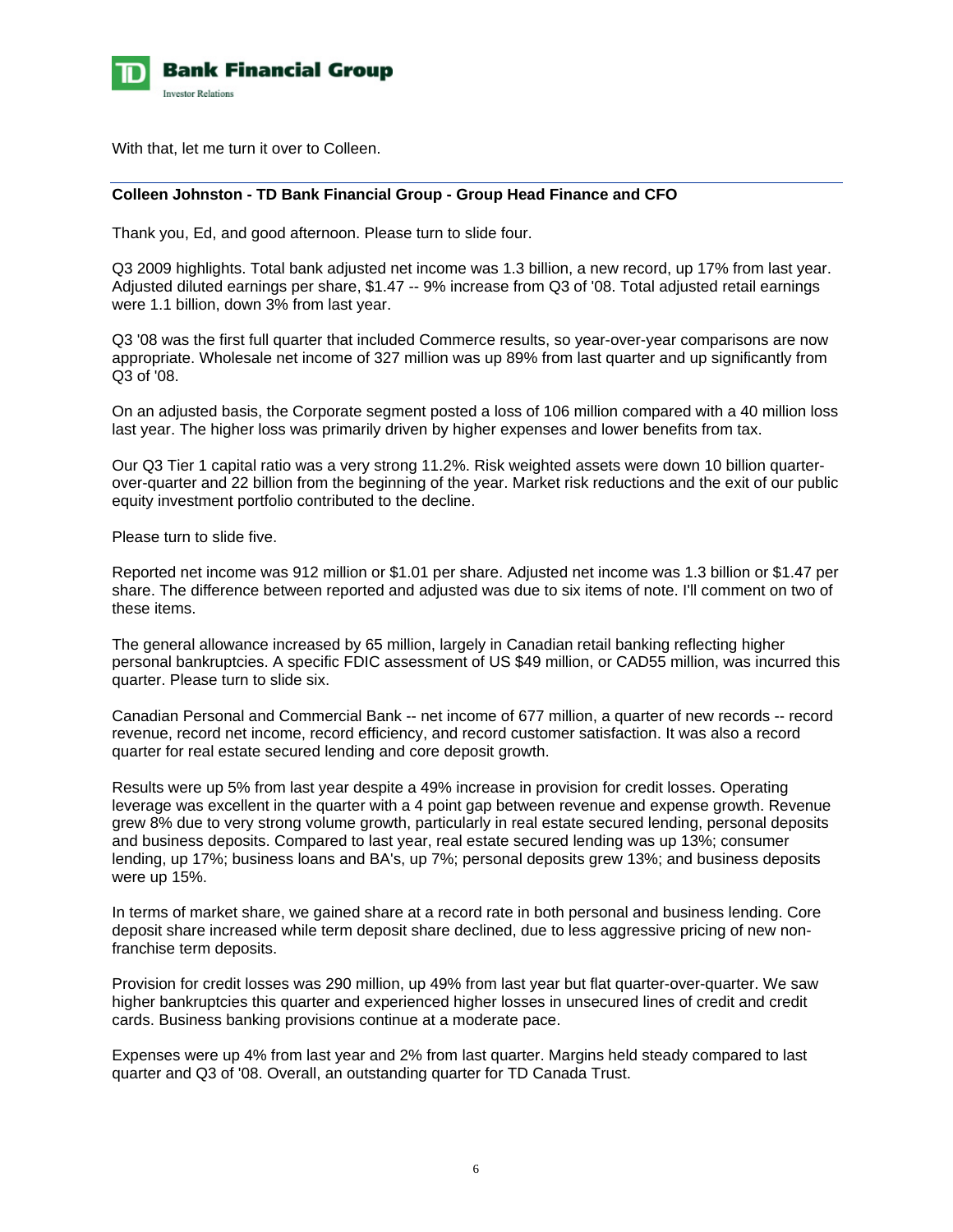

Slide seven -- Global Wealth Management, which excludes TD Ameritrade, had net income of 95 million, down 25% from last year but up 22% from last quarter. Earnings were helped by improved market conditions this quarter.

While revenues were down in our mutual funds and advice-based businesses year-over-year, we saw growth quarter-over-quarter. Lower assets under management and assets under administration, lower average fees, and margin compression contributed to the lower revenues versus last year, partially offset by strong trading volume in online brokerage. We've added 48 client-facing advisors so far this year.

TD Ameritrade contributed 68 million to TD this quarter, down 6 million or 8% from last year. TD Ameritrade announced the closing of their acquisition of thinkorswim Group, Inc. during the quarter.

Slide eight -- the US Personal and Commercial Bank, TD Bank, America's Most Convenient Bank. In US dollars, adjusted net income was 213 million for the quarter, down 21% from last year due to higher provisions. This was a solid performance in a very tough operating environment.

Revenues exceeded 1 billion again this quarter. We experienced good growth in core deposits and real estate secured lending. Retail core deposits were up 8% year-over-year and commercial was up 12% for the same period. Residential mortgage growth was 33%, driven by our originate-and-hold model and strong refinance activity. Provision for credit losses held steady from a quarter ago, while impaired loans increased. We continue to add reserves during the quarter.

Expenses were flat compared to last quarter. The year-over-year change was due to US \$24 million increase in regular FDIC premiums. We expect to realize the remainder of our integration synergies in Q4. A significant portion of these are already in our expense run rate and include offsets from further investments in new stores.

Margins were down this quarter due to lower pre-payments on loans and securities, partially offset by core margin growth, as deposit pricing is rationalizing in the market.

Wholesale -- slide nine. Net income of 327 million -- another very strong quarter and up significantly from last year and the prior quarter. Revenue growth was driven by strong interest rate, credit and foreign exchange trading and improved credit markets; an increased in underwriting revenue; and a benefit from improved credit markets. This was partially offset by security losses of 99 million as we completed the sale of the public equity investment portfolio during the quarter. We continue to see low levels of credit losses.

Expenses were up 16% from last year. Higher variable compensation on stronger results and continued investments in control and risk initiatives. We continue to prudently manage our risk weighted assets - they have decreased 20 billion year-to-date. We don't expect to see further significant reductions.

And with that, I will turn it over to Bharat.

## **Bharat Masrani - TD Bank Financial Group - President & CEO, TD Bank, N.A.**

Thanks, Colleen. Please turn to slide 10.

We continue to make excellent progress on the integration as we come together as one bank and are on track for a successful systems conversion by the end of the fiscal year.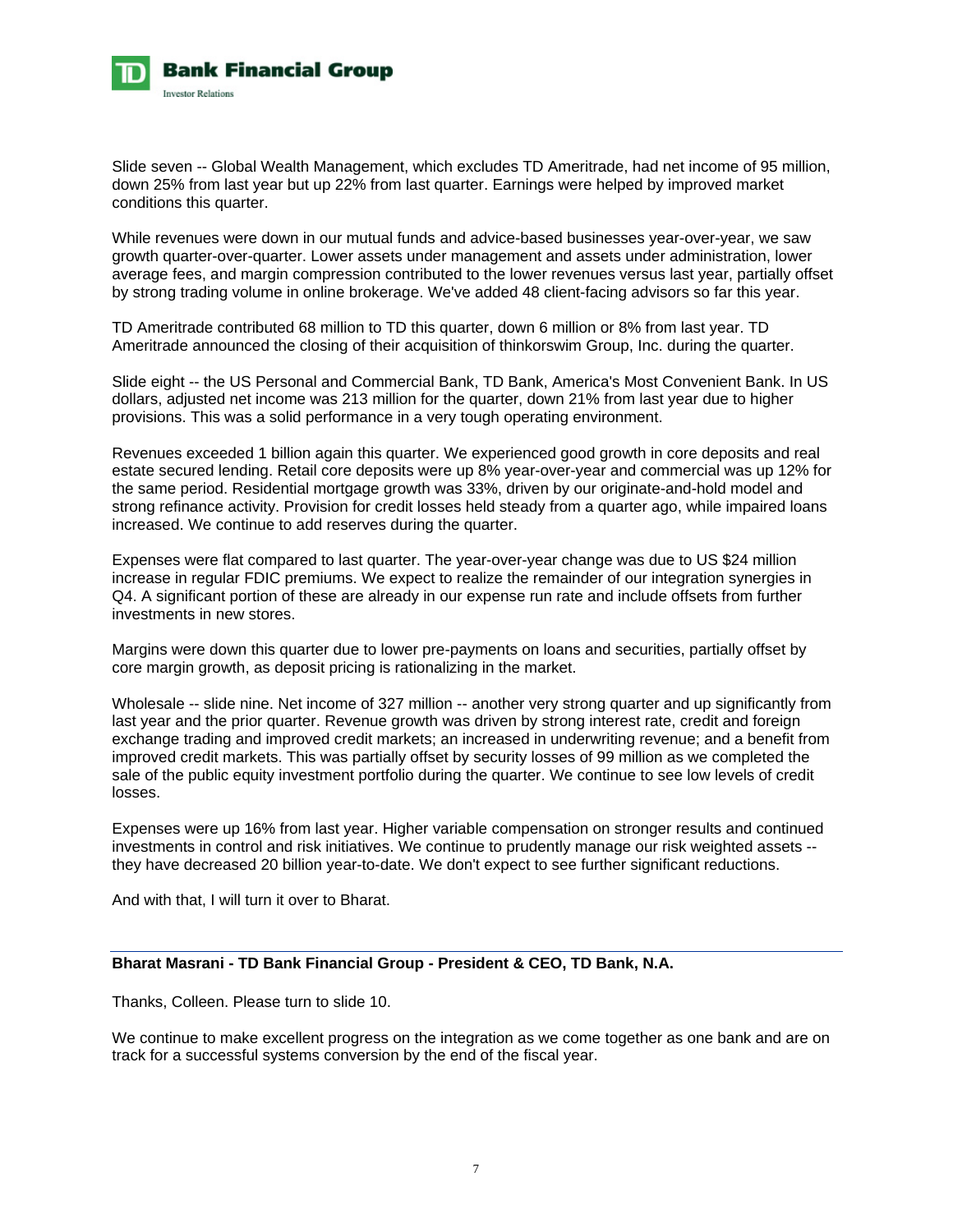

The third quarter, we rolled out several new systems to allow our front-line employees, including tellers and call center agents, to better serve our customers. We migrated our TD Banknorth customers onto a state-of-the-art online banking platform, which has made online banking even easier and more convenient.

We continue to invest in our network and are on track to open 32 new stores this fiscal year. Customer service levels remain strong -- a testament to our dedicated employees who provide customers with a legendary experience day in and day out.

Lastly, we are incredibly excited about extending our brand, TD Bank, America's Most Convenient Bank, into New England this fall and are ready for the systems conversion. We've done extensive planning and testing, and are confident but not complacent, that the conversion will be successful.

Now let me turn it over to Mark.

## **Mark Chauvin - TD Bank Financial Group - EVP - Chief Risk Officer**

Thank you, Bharat. Similar to last quarter, I'd like to point out that we have continued to provide expanded disclosure of portfolio credit quality this quarter. Additional information is provided in both the main presentation and the appendix.

Turning to slide 11. First, I'll provide you with an overview of performance at a consolidated level, followed by brief highlights on each of the credit portfolios. Total loans in BA's outstanding on our balance sheet was 246 billion at quarter end. This represents a 1.2% increase quarter-over-quarter.

Growth was concentrated in the Canadian real estate secured lending portfolio. We saw an increase of 12.8% quarter-over-quarter. This growth was offset by the impact of the stronger Canadian dollar on our US credit portfolios and a decline in wholesale loans.

Please turn to slide 12. Looking at loan portfolio quality. Gross impaired loans across all portfolios increased \$72 million over last quarter to 1.947 billion or 79 basis points of total outstanding loans and BA's, reflecting the ongoing challenges in the Canadian and US economies.

Gross impaired loans in the Canadian Personal and Commercial portfolio held reasonably steady in the quarter. Formations in the personal portfolio showed early signs of moderating, offset by increases in the commercial portfolio.

Gross impaired loans in the US portfolio continued to trend up and recorded an increase of US \$151 million over Q2 as delinquency rates remained under pressure. This increase was partially offset by a stronger Canadian dollar.

I will provide a brief overview of each portfolio in a moment. In terms of traditional coverage metrics, specific allowances as a percentage of gross impaired loans was stable quarter-over-quarter at 27.5%.

Please turn to slide 13.

The expected PCL pressure discussed last quarter abated slightly this quarter. PCL in the Canadian Personal portfolio shows signs of moderating, while the Wholesale portfolio recorded a quarter-overquarter decline. On a US dollar basis, both PCL and charge-offs in the US Personal and Commercial portfolio remained flat, while we continued to build reserves relative to total loans.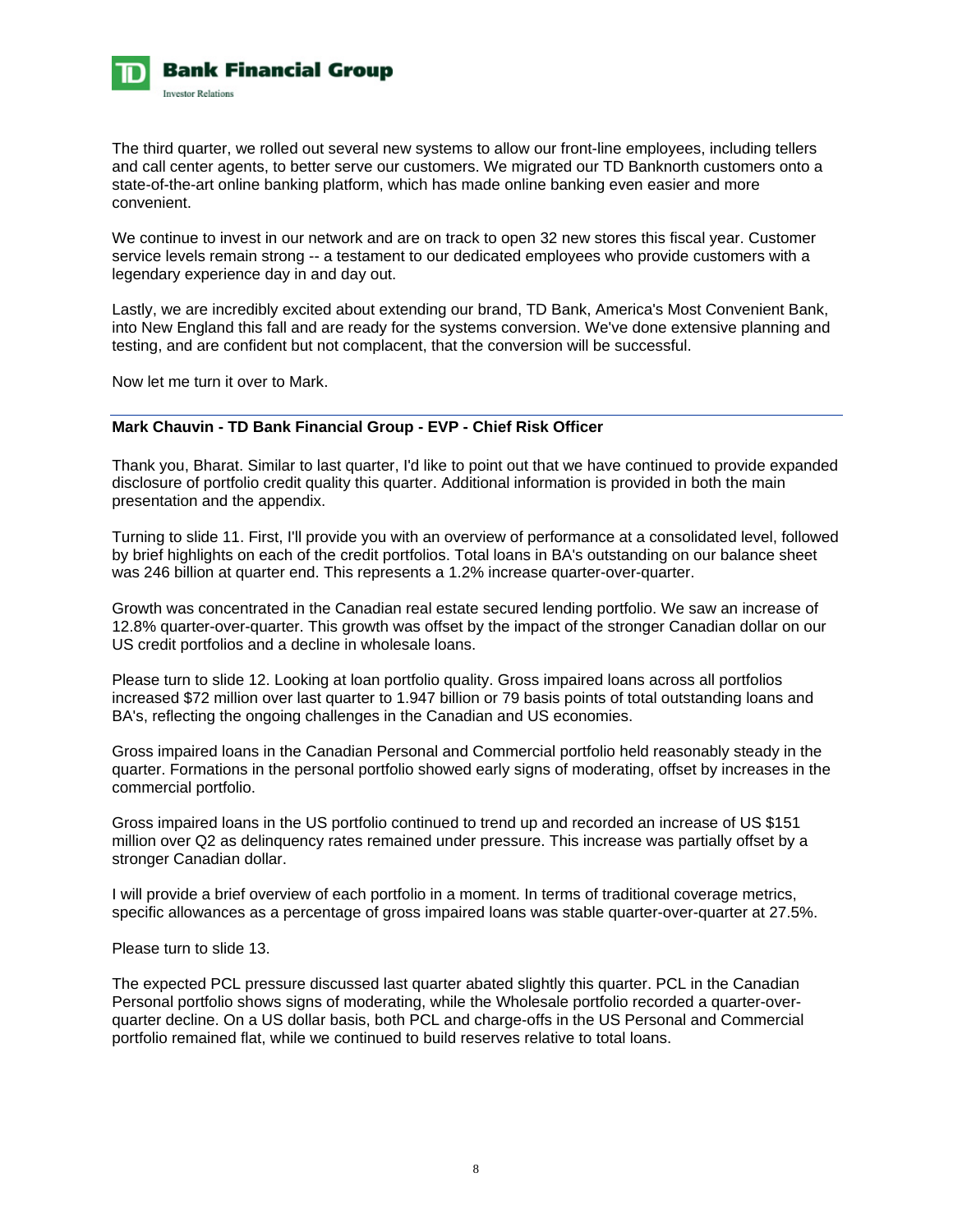

Total PCL for the three months ended July 31 was down 13 basis points quarter-over-quarter as a percentage of total loans and acceptances. These results exclude an increase in the general allowance of 110 million in Q2 and 65 million in Q3 allocated to the Canadian Personal and Commercial, and Wholesale segments.

During Q3, we continued to increase our general allowance in light of current and anticipated credit conditions. Total general allowances is just over 1.7 billion. Together, general allowances, combined with specific allowances of \$536 million, provide a gross impaired loan coverage ratio of 116% -- stable quarter-over-quarter. While we did see early signs of moderation in some portfolios, we expect ongoing pressure in PCLs, particularly in the Canadian and US Commercial portfolios.

Please turn to slide 14. Additional information on each of the Bank's credit portfolios can be found in the appendix. Rather than review each in detail, I would highlight the following key points.

In Canadian Personal, 80% of the Canadian Personal portfolio is real estate secured lending consisting of mortgages and home equity lines of credit. Two-thirds of these loans are insured, primarily through CMHC. Delinquencies in the real estate secured portfolio continue to rise, but the pace of increase is showing signs of slowing, supporting -- supported by a rebound in the housing market. PCL is holding at minimal levels and we do not foresee any significant changes here.

In Visa and unsecured lines of credit, loss rates remained elevated. These portfolios continue to be vulnerable to current economic conditions and will be sensitive to increases in the unemployment rate.

Both the Canadian Commercial and Wholesale portfolios are performing well. Q3 was an acceptable quarter in terms of gross impaired formations and PCL for both portfolios. We have, however, started to observe early signs of deterioration in commercial credit quality. This is not unexpected as commercial losses typically lag a recession.

Results in the US Personal portfolio are mixed. Our in-footprint lending strategy continues to serve us in our real estate secured portfolio, where 80% of our borrowers have FICO scores greater than 700 and 94% of borrowers have scores over 620. 36% of home equity lines and loans are in a first lien position. This portfolio continues to perform within expectations.

Solid underwriting in the Indirect Auto portfolio is producing an acceptable credit performance. The US credit card portfolio, on the other hand, remains under considerable pressure with high delinquencies. The impact is limited by the relatively small size of the portfolio relative to the Bank's total loans.

In the US Commercial Credit portfolios. Commercial real estate and, specifically, residential for sale, remains the area of greatest concern. This is considered the riskiest segment of the portfolio, and with construction and land development loans, only represents 7% of this total amount. Nonresidential commercial real estate is performing better than expected but we anticipate further softening in some of these segments.

And now I'll turn the presentation back to Tim.

## **Tim Thompson - TD Bank Financial Group - SVP - IR**

Thanks, Mark. We're asking those participating in the question-and-answer portion to ask one question at a time. Before ending the call today, I will ask Ed to offer some final remarks.

So, let's get started. The first caller, please.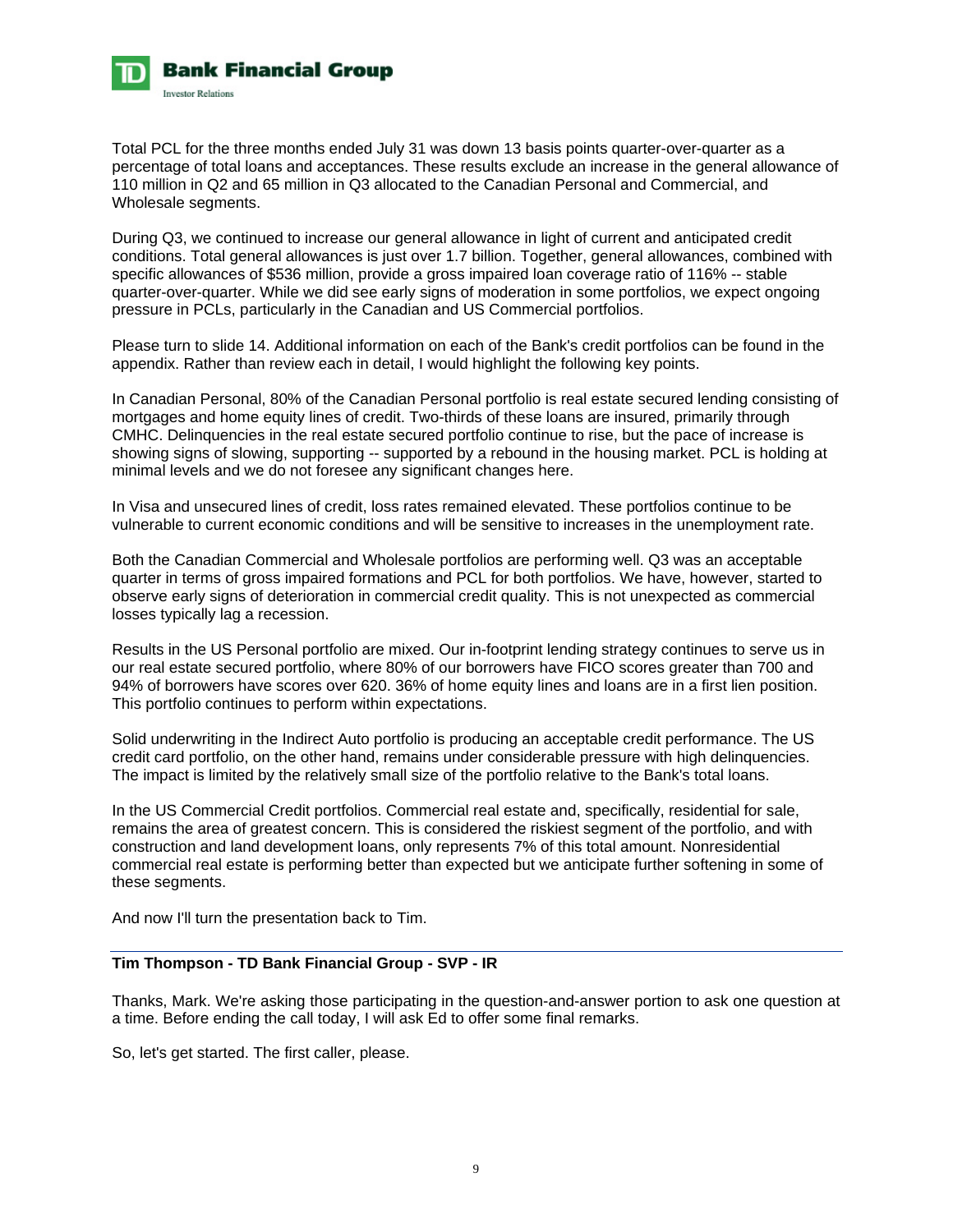

## **QUESTION AND ANSWER**

### **Operator**

Brad Smith, Blackmont Capital.

### **Brad Smith - Blackmont Capital - Analyst**

I was wondering if someone might just update me on the status of the restructuring provision in the US. How much has been used, how it compares with the progress? And how much is left and when it's going to completely roll off?

## **Colleen Johnston - TD Bank Financial Group - Group Head Finance and CFO**

Brad, it's Colleen. In terms of the spend to date on integration, that number is 354 million -- that's US dollars. And the total integration charge that we indicated in the deal was 420 million. So with that, I'll turn it over to Bharat just to give you an update on continued spend in investment.

### **Bharat Masrani - TD Bank Financial Group - President & CEO, TD Bank, N.A.**

So we continue to be on track, Brad. As Colleen indicated, our original estimate was \$420 million. This was an estimate that we put out when we announced the Commerce acquisition. There have been a few changes, but we should come in around the same number. And I expect that this will be integrationrelated charges should be behind us sometime in fiscal 2010.

### **Brad Smith - Blackmont Capital - Analyst**

Okay, I'm -- just looking at the run rates that we've had -- I think I'm doing this right, but it looks like you charged about 95 million in the latest quarter, US, pretax to that pool. Are you suggesting that your Q4 charge to that pool is going to be substantially less than that? Or will the entire 420 be exhausted by the end of the fourth quarter?

### **Bharat Masrani - TD Bank Financial Group - President & CEO, TD Bank, N.A.**

It's hard to -- I don't know the exact -- when the bills come in, et cetera. A lot of -- as I said, the conversion is forecast to be completed in the fourth quarter, but there will be some charges that will come in fiscal 2010. I do not know the precise run rate per quarter. But like I said, we've spent 355 out of the 420 that we had put out. And I expect we will be using the 420, around that number, with the total charges being expended sometime during 2010.

### **Brad Smith - Blackmont Capital - Analyst**

Okay. And was there anything in particular in the third quarter that caused the restructuring charge to jump the way it did? It looks like it's up about 50% sequentially. Is there some special project or something that was completed or --?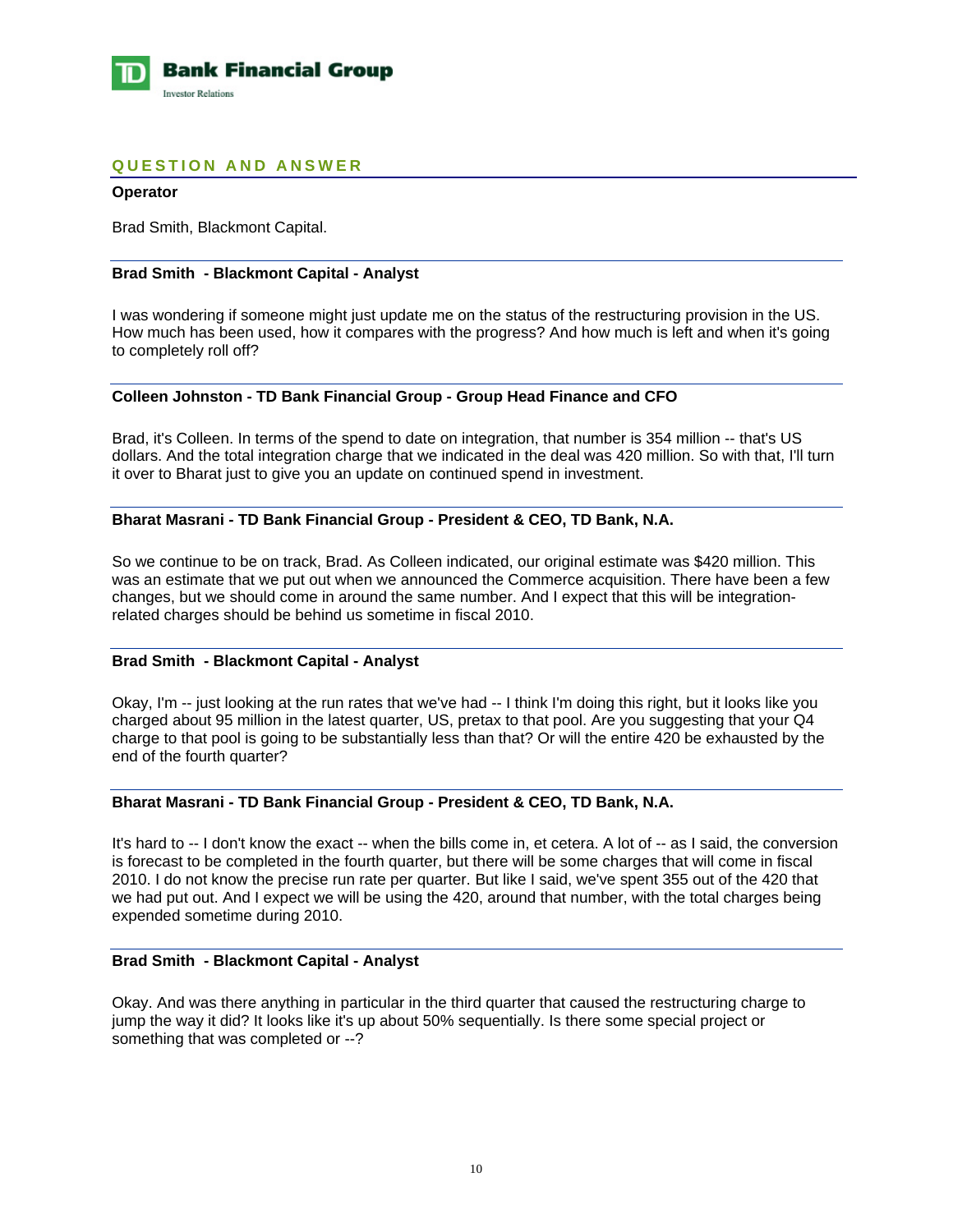

### **Bharat Masrani - TD Bank Financial Group - President & CEO, TD Bank, N.A.**

Well, as we can see, we are preparing for a major conversion and that's only 90 days away. And secondly, as I indicated in my comments, we did roll out a new online banking platform. We rolled out a new teller platform. We have a new call center platform that we've rolled out. So as these projects come along, obviously, there is some correlation to the charges that go through to the P&L. So a lot got done in the last one quarter.

### **Brad Smith - Blackmont Capital - Analyst**

Okay, terrific. Thanks.

### **Tim Thompson - TD Bank Financial Group - SVP - IR**

Next caller, please.

### **Operator**

Jim Bantis, Credit Suisse.

### **Jim Bantis - Credit Suisse - Analyst**

I noticed the change in wording with respect to the Canadian Commercial portfolio in terms of having some weakness. Can you elaborate a little bit on that? I mean, is it just some small signs of weakness? Or do you see this just beginning in terms of some of the challenges that you're seeing?

## **Mark Chauvin - TD Bank Financial Group - EVP - Chief Risk Officer**

Yes, certainly. It's Mark Chauvin. Really, the Canadian Commercial portfolio, the credit quality metrics remain quite strong. But what we are starting to see are the impacts of the weaker economy. Items such as the more referral of problem loans to our restructuring group, some early problems of real estate loans in the West -- things that, to me, are just typical of the beginning of a downward in the credit cycle.

I'm not expecting material -- I am expecting -- I mean, from the current levels, the increases on a percentage basis would probably be fairly significant, but I'm not expecting them to be -- approach anywhere near that we experienced in previous down cycles. But the reality is they are at quite low levels now. And I would expect them to build through this year and probably peak somewhere in the mid of next year.

### **Jim Bantis - Credit Suisse - Analyst**

And from a regional perspective, do you see it more marking out West? Or to what extent is Ontario contributing to this?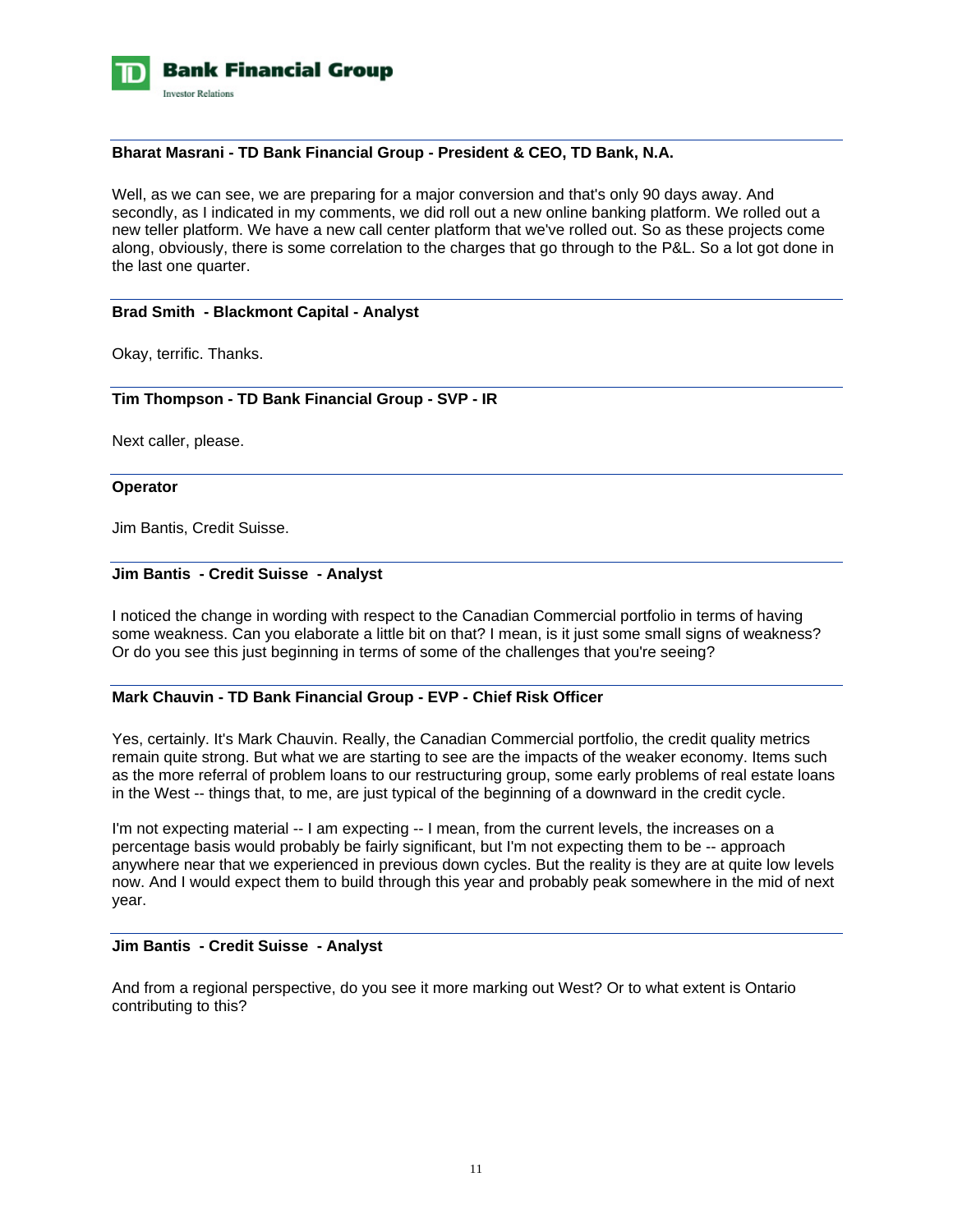

### **Mark Chauvin - TD Bank Financial Group - EVP - Chief Risk Officer**

I'd say, with the exception of some of the real estate projects, I'd say it's kind of balanced across the country; to some extent, manufacturing in the southwest area. It's just the early signs. Again, we've had a very strong credit metrics for a period of time. I think it's natural to see this happen. And again, I think it will -- it might build into something that is more typical through the cycle of credit losses.

### **Jim Bantis - Credit Suisse - Analyst**

Mark, following along that line, when I think of the C&I exposure in the US, roughly 23 billion, to date, you've been pretty comfortable and almost confident about the quality of that portfolio. And ironic that we're seeing the challenges in Ontario now, but you haven't commented about any weakness on the C&I in the US. Any guidance there or color that you can provide us?

## **Mark Chauvin - TD Bank Financial Group - EVP - Chief Risk Officer**

I'd say first that a large component of the C&I is commercial term loans against -- to the businesses within C&I. Generally speaking, it's continued to perform satisfactorily. We're -- I'd say that we would have expected it to be weaker earlier. So it seems to be fairly resilient in this particular economy.

I think it -- a little weaker to some extent, but we're not looking for a material change there. I consider a vulnerability in the US credit portfolio more to be the commercial real estate investment portfolio at this point.

### **Jim Bantis - Credit Suisse - Analyst**

Got it. Thank you. I'll re-queue.

### **Tim Thompson - TD Bank Financial Group - SVP - IR**

Next caller, please.

#### **Operator**

Andre-Philippe Hardy, RBC Capital Markets.

## **Andre-Philippe Hardy - RBC Capital Markets - Analyst**

I'm going to go back to what Brad Smith was asking about. On slide 10, Bharat, you talked about 310 million in cost synergies. The conversion is 90 days away. I don't presume that 75 million quarterly run rate comes the quarter after, but what kind of pace are you expecting?

### **Bharat Masrani - TD Bank Financial Group - President & CEO, TD Bank, N.A.**

The synergies have -- a lot of the synergies have already been realized and they are in the run rate. So, if you look at a couple of things -- as we've moved along, we closed down many of the stores in the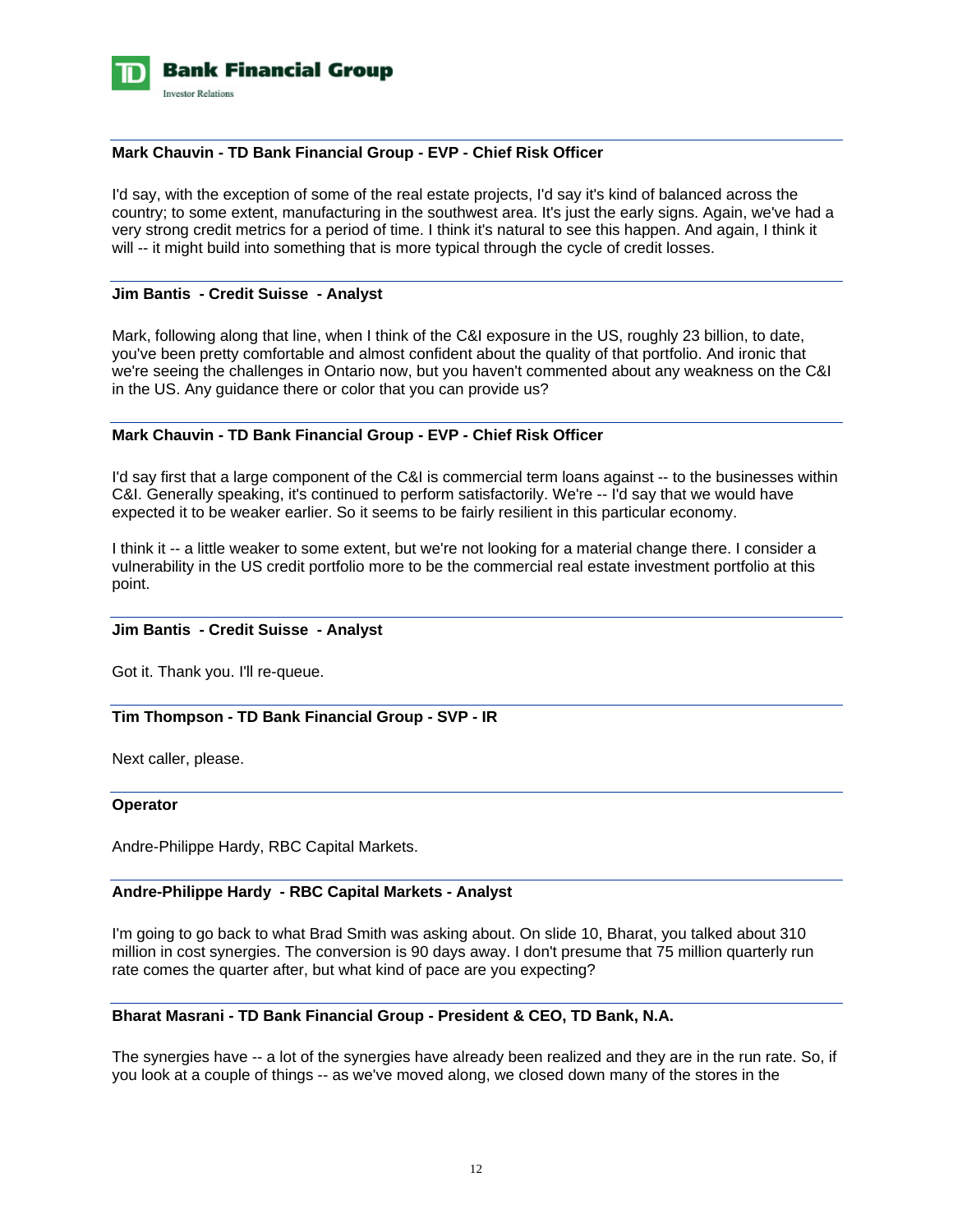

overlapping footprint about a year ago. And we were able to do that because we launched multi-bank initiative where we were offering both platforms to customers in the mid-Atlantic.

We, as well, started to rationalize some of our operations at the back end, et cetera. So, a lot of these synergies are already in the run rate. I think Colleen mentioned that in her comments. So I don't think it is appropriate to think that immediately upon conversion, you can take that number and divide it by four.

And the other point I'd make is that some of the synergies are being offset by new store openings as well. And that is, as well, in the run rate. So, that would be my answer. I hope that's helpful.

## **Andre-Philippe Hardy - RBC Capital Markets - Analyst**

And you don't want to give us some help on what incremental synergies might come?

### **Colleen Johnston - TD Bank Financial Group - Group Head Finance and CFO**

Andre, maybe I can just help to clarify as well, just to expand on Bharat's point. So you'll recall that when we did our post-close call for Commerce -- this was back in April of 2008 -- we had published a pro forma P&L at that time, which essentially took the run rate of both organizations and came up with what we saw as kind of the run rate or the future view moving forward.

If you look at the expenses that we had in that model versus where we eventually started in Q3 of last year, there was a significant synergy capture -- in fact, before we closed the deal, and some of those costs started coming out. So I would say that put us pretty much about halfway through our run rate in terms of synergies overall, or close to that.

Then we've continued to realize synergies but we have reinvested in the franchise as well, having added 28 new stores on a year-to-date basis -- 16 last year. So I don't know, Bharat, if you had anything else to add on that?

### **Bharat Masrani - TD Bank Financial Group - President & CEO, TD Bank, N.A.**

I think you captured it.

## **Tim Thompson - TD Bank Financial Group - SVP - IR**

The next caller, please?

#### **Operator**

Rob Sedran, National Bank Financial.

### **Rob Sedran - National Bank Financial - Analyst**

Bob, unless I'm mistaken, the Bank has traditionally targeted about a 20% ROIC for your business. And it would seem that even for the lower risk businesses today, profitability has improved -- whether it's in lending or trading or other areas.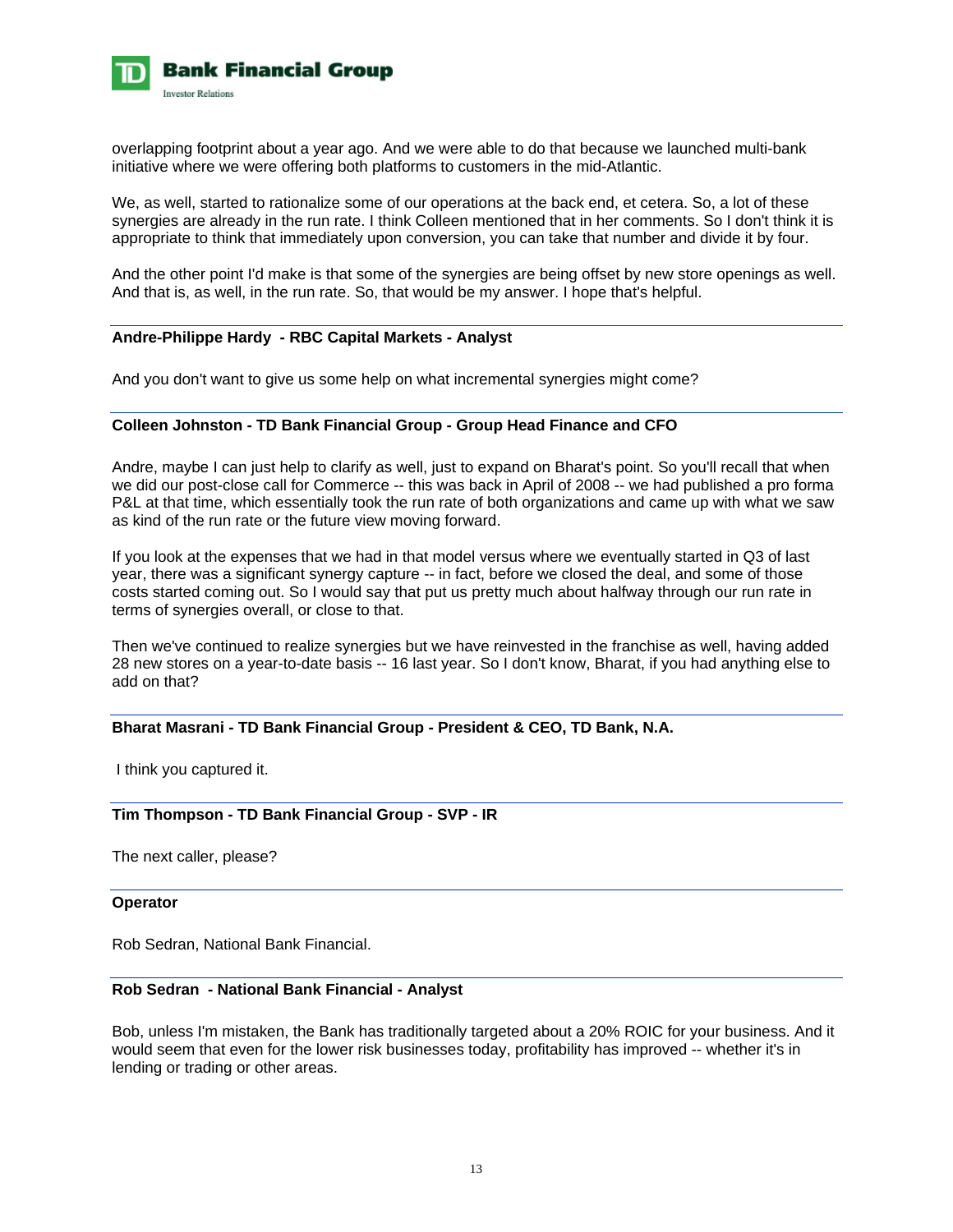

Do you think that 20% will still prove to be the right number? Or is some of this better profitability sustainable or more permanent?

## **Bob Dorrance - TD Bank Financial Group - Chairman, CEO & President, TD Securities**

It's a difficult thing to forecast. I guess, the way that we look at it is that I think a 20% return on the capital that we have invested in the business is probably a good benchmark to use over time. I think that what we have done over the last year, year and a half, is invested more capital in the business and have grown the franchise.

So, I think in terms of the context, I'd say that 20% is fine as a long-term benchmark. Our capital now in the dealer is likely to be more between \$3 billion and \$3.5 billion. So, in terms of a run rate, I think we're using that as a plan.

Yes, I think the business probably is, for the foreseeable future, more profitable than it was from 2002 to 2007; just a question of how long that can last. So, I think the potential to earn more than 20% exists, certainly for the next little while. I think to the extent that it does exist, though, it's likely to attract more competition as you go through to 2010.

### **Rob Sedran - National Bank Financial - Analyst**

So in the context of maybe that earnings contribution from wholesale falling, is that capital coming out of the business? Or is that profitability coming back to normal?

## **Bob Dorrance - TD Bank Financial Group - Chairman, CEO & President, TD Securities**

I think it would be more profitability reverting to normal as markets have improved and you can see evidence now of people returning to market. There may be, for a period of time, less competition, because some people have been permanently removed from the marketplace. But I would expect that with attractive returns, you'll see more capital come back as well.

## **Tim Thompson - TD Bank Financial Group - SVP - IR**

The next caller, please.

### **Operator**

Darko Mihelic, CIBC.

### **Darko Mihelic - CIBC World Markets - Analyst**

A question for -- maybe it's a question for Colleen, I'm not sure, but I'll ask it. With respect to the general provision that was taken this quarter -- and the reason why I'm asking this question is I want to make sure that I'm comparing banks on an equal footing -- it seems as though bankruptcies were the cause of the increase in the general. And it's related to credit cards and unsecured credit.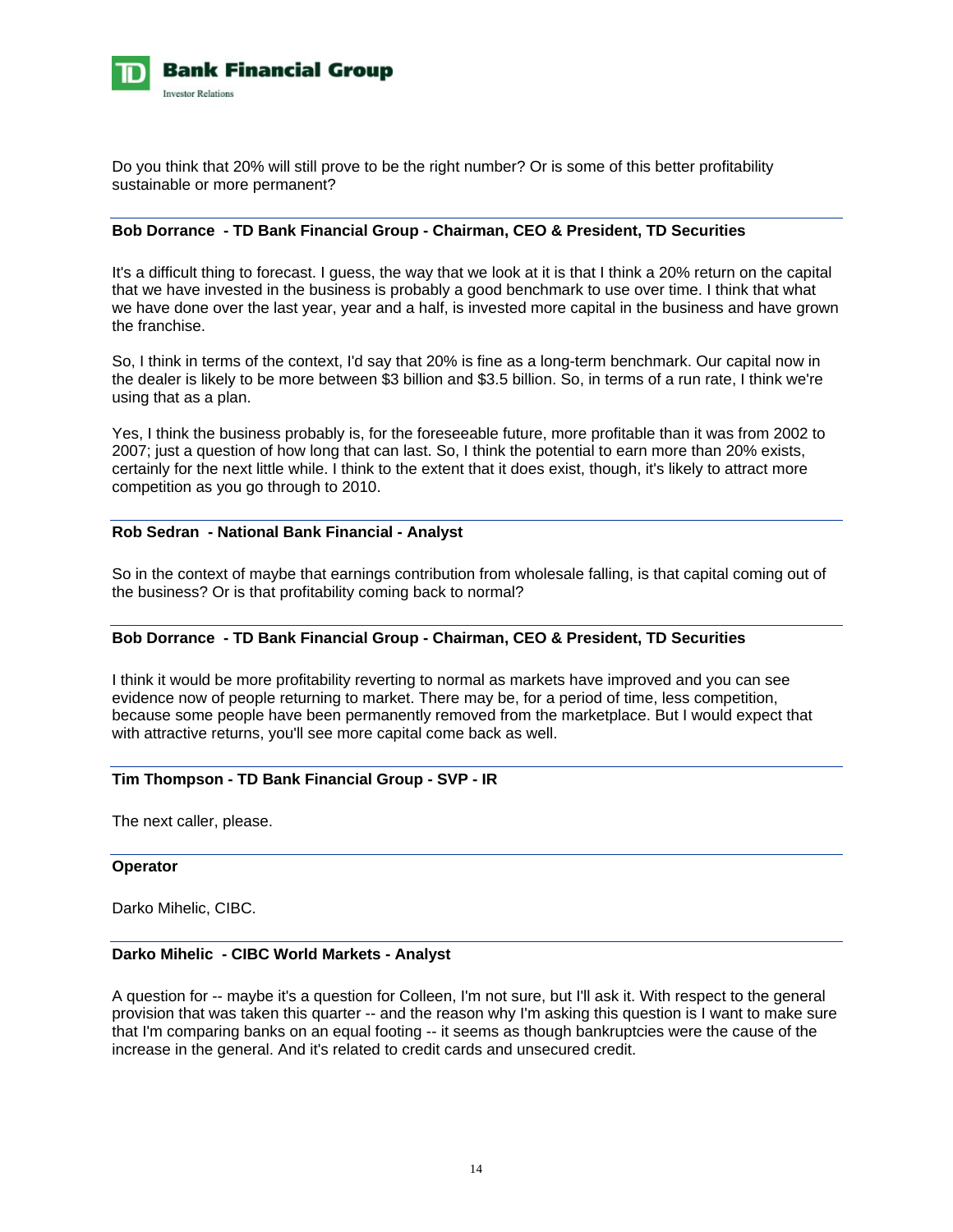

Yesterday, it seems as though the same thing hit CIBC but they take it as a regular course provision. So I guess my question is -- when we look at your general, what would be the cause or what could possibly cause it to go up again? Would it be an increase in bankruptcies or -- and say, a delinquency? Or could it possibly be that, say, a quarter or two from now, if delinquencies remain at elevated levels, as do bankruptcies, that you'd be forced to take another general provision?

## **Colleen Johnston - TD Bank Financial Group - Group Head Finance and CFO**

So, when you think about the change in the generals, the drivers typically are around underlying credit quality in the book and end volumes. So what you would normally expect to see through the cycle is that - - you know, this is in the non-impaired portfolio, if you will. So as some of that credit deteriorates, it will move into impaired and you will put up specific provisions, for example.

So normally, what you would expect to see as you move through the cycle is that you may, in fact, have a reversal of generals; as I say, you move through the peak and specifics move higher and generals move against that. So it's a normal trend that you would expect to see; that's the way you expect to see generals behave. But the underlying reason is credit deterioration and volumes.

## **Darko Mihelic - CIBC World Markets - Analyst**

But relating it back to bankruptcies for the moment, I mean, did you experience a higher level of bankruptcies? And if so, why weren't there higher write-offs?

## **Colleen Johnston - TD Bank Financial Group - Group Head Finance and CFO**

Well, this is -- again, it's on the -- this is on the non-impaired portfolio. So this is really in relation to your models and how you model out what you would expect losses could be in the good portfolio, if you will. So it is model-driven but those same factors apply in setting the generals as in setting specifics.

I don't know, Mark, whether you wanted to embellish on that at all?

## **Mark Chauvin - TD Bank Financial Group - EVP - Chief Risk Officer**

The only thing I would add is that really -- so, generals are driven by the riskiness of a portfolio. And if you had a high level of bankruptcies, then you'd have a high loss given default. And that would show a riskier portfolio and that would factor into a higher general allowance.

But if your volumes stayed constant period over period and the risk reduced, then it would be logical to result then that generals would be released.

## **Darko Mihelic - CIBC World Markets - Analyst**

Okay. I think I understand what you're saying. I think that you experienced higher bankruptcies and therefore, you changed the model -- the model was changed on a go-forward basis. If that's -- if I'm reading that correctly?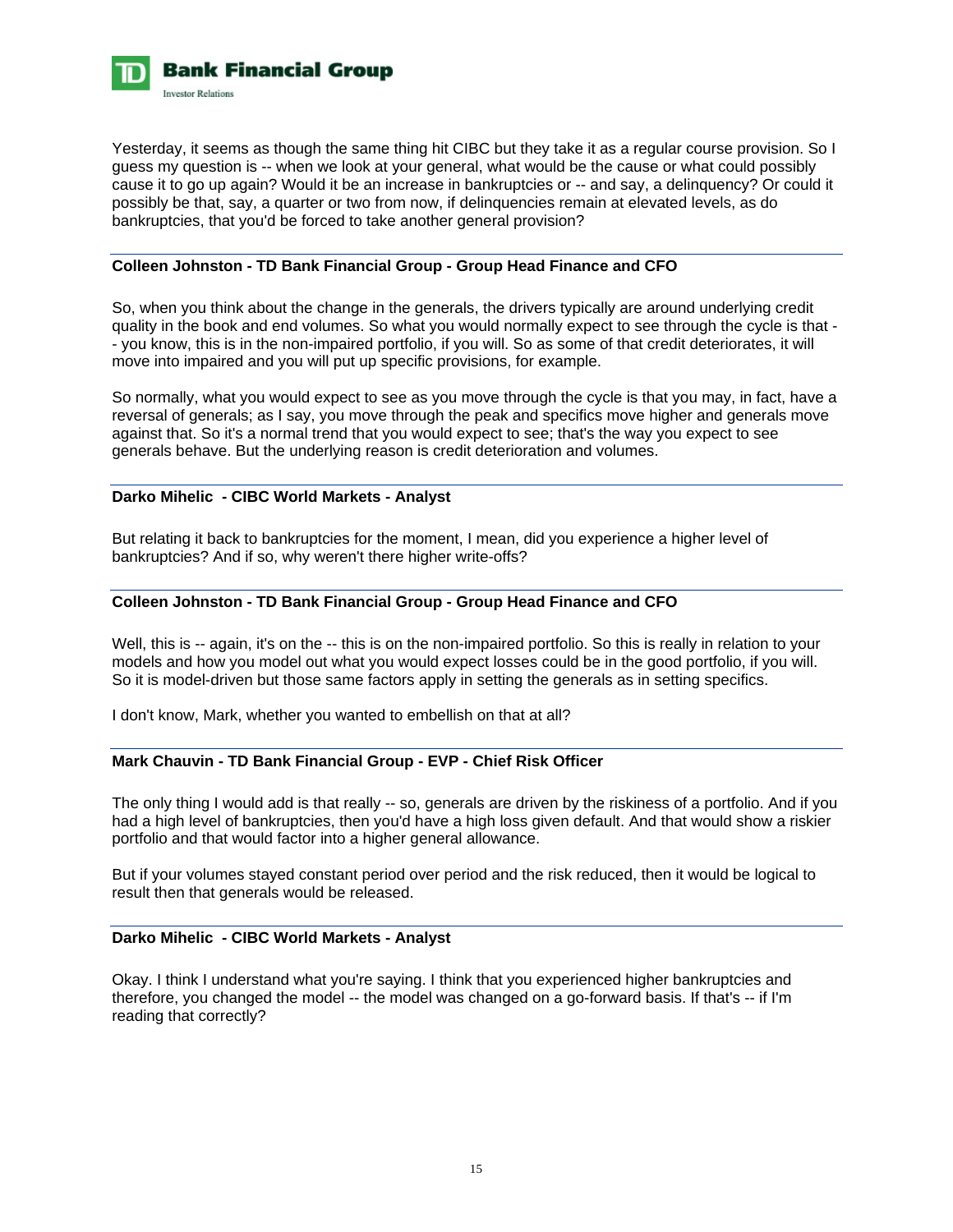

## **Mark Chauvin - TD Bank Financial Group - EVP - Chief Risk Officer**

Right. You change parameters in the model as a result of the higher losses given default.

## **Darko Mihelic - CIBC World Markets - Analyst**

 Okay. So given stable -- so, supposing bankruptcies do not elevate from these levels, we should not expect a greater general -- or another general increase going forward. Would that be a fair statement?

## **Mark Chauvin - TD Bank Financial Group - EVP - Chief Risk Officer**

Yes, I'd say if -- I'd take it one step further. If losses given default stayed constant, delinquency reduced, then the risk in the portfolio is reduced, so your generals would reduce as well.

### **Darko Mihelic - CIBC World Markets - Analyst**

Okay, I understand. And maybe we can just squeeze one more in here. And I want to get back to the question that was asked earlier on C&I in the US as well as commercial real estate -- and I'm not sure if this is for Mark or if it's for Bharat, but maybe I'll just throw it open to you.

When we look at the stress tests that were conducted in the US, the baseline loss estimates that they used for cumulative two-year loss rates were -- I believe they were excessive, but just curious on your view and maybe, is this a driver of why loan losses are going higher -- but is it possible that we could see -- for example, in C&I, I think they were using 3% to 4% cumulative two-year loss rates; I think in commercial real estate, they were 5% to 7.5% as a baseline.

And by my math, you're way, way below that. So I'm curious as to what you could comment on that, and whether or not we should think about loss rates getting that high for TD over the course of the next year and a half, let's say?

## **Ed Clark - TD Bank Financial Group - President and CEO**

It's Ed here. I'll let him think about the answer to your second question. Just the one thing I don't want to leave a false -- or that we shouldn't leave a false impression -- you are focusing in on the personal side, which definitely has been driving the general allowances. But if you think of what general allowances in the Canadian context are there for losses that we think are embedded in the portfolio but not revealed. Once they're revealed, then we put up specifics against them.

And so where we are, there seems to be some sign, perhaps on the personal side, that the kind of losses that have been incurring are going to start plateauing out. And so in a sense, you could easily see that the general allowance for the personal will come down as you put up the specifics for the ones that are revealed.

I think, though, that you have to also bear in mind what we're saying on the commercial side is that we haven't had very many specific allowances. And we haven't -- despite the fact that we as a bank may be doing very well here, I think it's still a little premature to call the end of the slowdown. And therefore, you could see, in fact, actual general allowances on the commercial side continuing to grow as credits deteriorate -- because that's what drives that calculation before, in fact, they're revealed.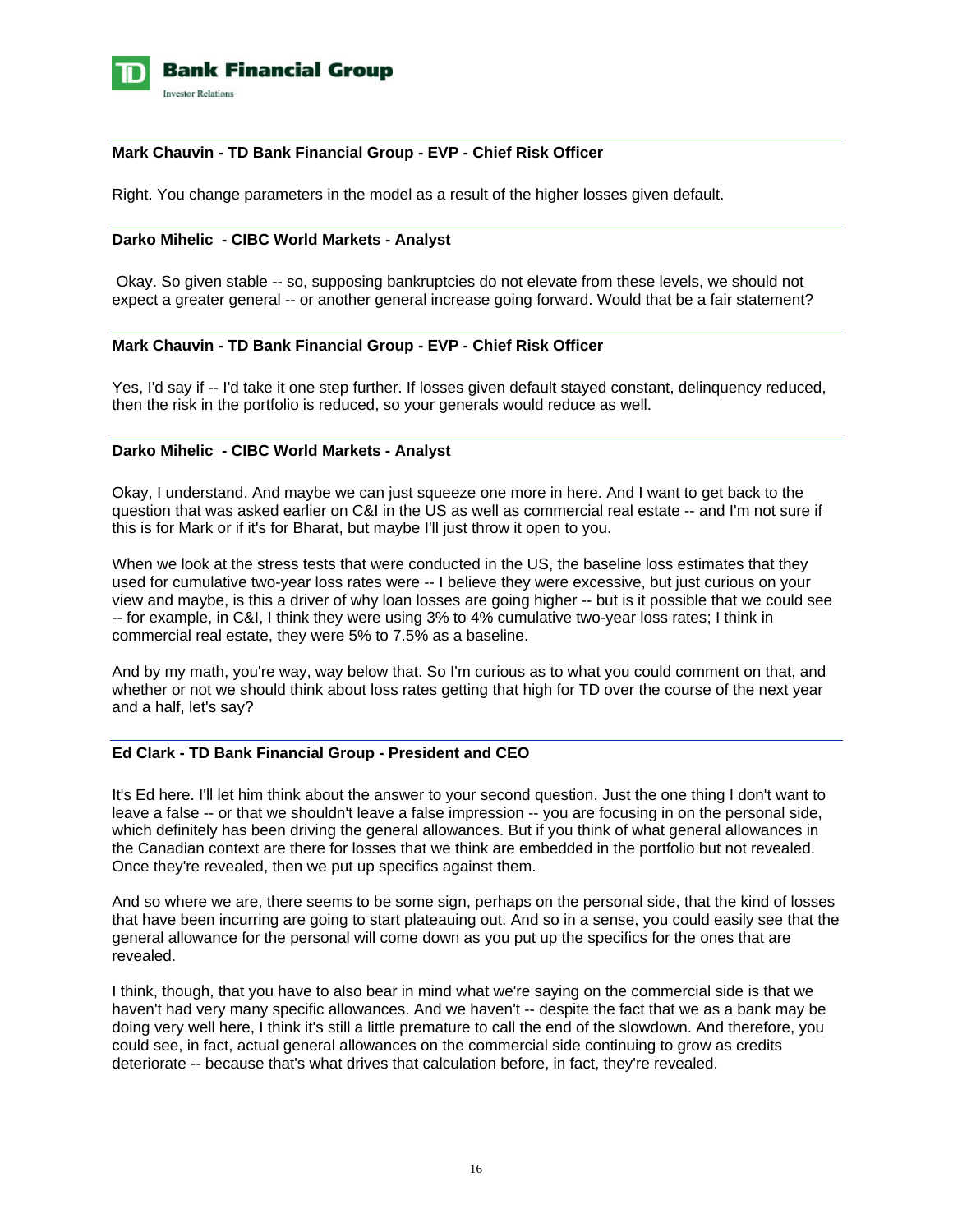

## **Mark Chauvin - TD Bank Financial Group - EVP - Chief Risk Officer**

Yes, I certainly didn't mean to imply that things were over. It's just that in answering the question, generals are driven by the riskiness of the portfolio. If the question were -- where do I expect generals to go over a period of time? -- I would probably expect them to continue to increase throughout the Canadian Wholesale and Commercial portfolio, and the Personal -- Canadian Personal and Retail portfolio, through the balance of the year and probably into some portion of the next year.

### **Darko Mihelic - CIBC World Markets - Analyst**

Okay. I think I may follow-up with you on that later, but that's cool. Thanks.

### **Mark Chauvin - TD Bank Financial Group - EVP - Chief Risk Officer**

So in answering the question, I guess I have to think of it in context of the US portfolio. So the riskiest portion of the portfolio would be the residential for sale. It's got the highest construction content and really is that portion of the portfolio that doesn't benefit from an ongoing cash flow.

So when it has difficulties, unless there is a guarantor that can put liquidity into the project, you're really faced with a realization and a loss during probably difficult periods, so you have a higher loss given default.

Maybe the way I'd answer your question relative to commercial real estate or nonresidential commercial real estate is that that portfolio is different in profile in that it's really not an under-construction portfolio. It's really -- you can think of it as commercial mortgages, which are all qualified on the basis of tenants or having a certain debt service coverage.

Now, the concern we have is that in a weaker economy, we're going to see vacancies increase, rental rates decrease, even property values being depressed. And that will put pressure on the portfolio. But I wouldn't expect the level of losses in that portfolio to be similar to that that we've experienced in the residential for sale.

So I think it would be -- it's performing relatively well now. I expect it to be under pressure but I don't expect a material increase. And I wouldn't -- you had mentioned a two-year cumulative loss in the 6% to 8% range. I would consider that to be quite high for the portfolio that we have in our footprint, in the way it was developed or underwritten.

### **Tim Thompson - TD Bank Financial Group - SVP - IR**

Next caller, please.

### **Operator**

Ian De Verteuil, BMO Nesbitt Burns.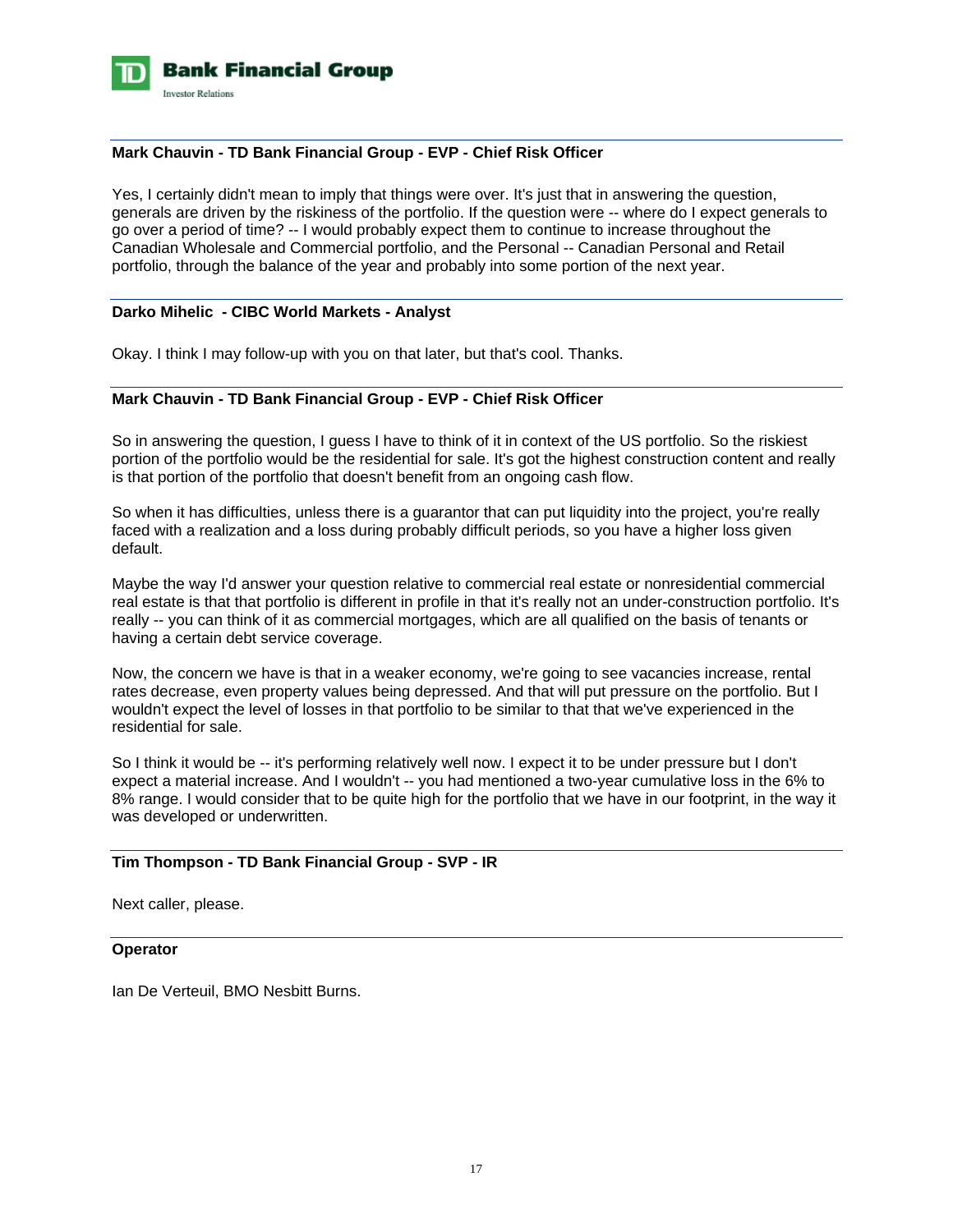

### **Ian de Verteuil - BMO Capital Markets - Analyst**

I'm referring to slide 28. It's surprising to see the change in the FICO scores, the improvement in the FICOs and the improvement in the LTVs over a quarter, Bharat. How -- I think you were at 75% FICO over 700 last quarter, and you're 80% over that now. How quickly can you turn -- high-grade the portfolio? And how does that translate into lower specific PCLs in the -- over a -- in the short-term time horizon?

### **Mark Chauvin - TD Bank Financial Group - EVP - Chief Risk Officer**

Ian, it's Mark. Maybe I can answer, certainly, your first question.

I had the same response when I was looking at the information, especially on the residential mortgages where the FICO scores over 700, increased from about 71% prior-quarter to 79%. And really, the reason for that is that that portfolio is enjoying very strong growth. During the quarter, it grew just slightly under \$1 billion.

And then at the current underwriting standards, I think the average FICO in that customer base was well over 740. So, it did have the ability to increase the overall FICO because of the growth was like about - was a significant percentage off of the existing base.

Conversely, you know, I mean, we've -- we have seen the loan to values, again, have improved in the residential mortgage. Really, it's the same answer. It's that most of the mortgages were underwritten, their loan to values were under 60%. So when you add that into the mix, you're able to take the average down to the level that you're seeing on this particular slide.

In terms of future PCL and the residential mortgage portfolio, I'd expect that scenario, I think, should be - upgrade quite satisfactorily going forward. Probably not quite to the Canadian level, but certainly at levels that will be well below what you would experience in the other consumer credit areas.

### **Bharat Masrani - TD Bank Financial Group - President & CEO, TD Bank, N.A.**

The only thing I'd add, Ian, is that if you go back when TD acquired TD Banknorth and then, subsequently, Commerce Bank, neither of these banks were very big in the mortgage business. There was really no origination platform that was in-house. So through this integration, we have built out a brand-new platform for the mortgage business.

We have introduced sales goals and we talked about that at the Investor Day last year as well. And all that now is resulting in good business with the Bank. And as Mark indicated, we are growing that business and we are happy to do so. And as you have seen also in the US mortgage market, it is becoming more of a relationship product.

So, with our store network, with our proposition out there, with our convenience positioning, that we are seeing excellent results from that book and happy to do so. And all the new business we are generating is at the FICO levels that you are seeing and we're very comfortable with it.

### **Ian de Verteuil - BMO Capital Markets - Analyst**

So I guess that [lags] us into -- some of the questions you've been asked, Bharat, on expenses coming down. Because we look at the earnings, the after tax earnings -- well, there's not much tax -- but the earnings of \$200 million US, and you said that there isn't expenses really to come out.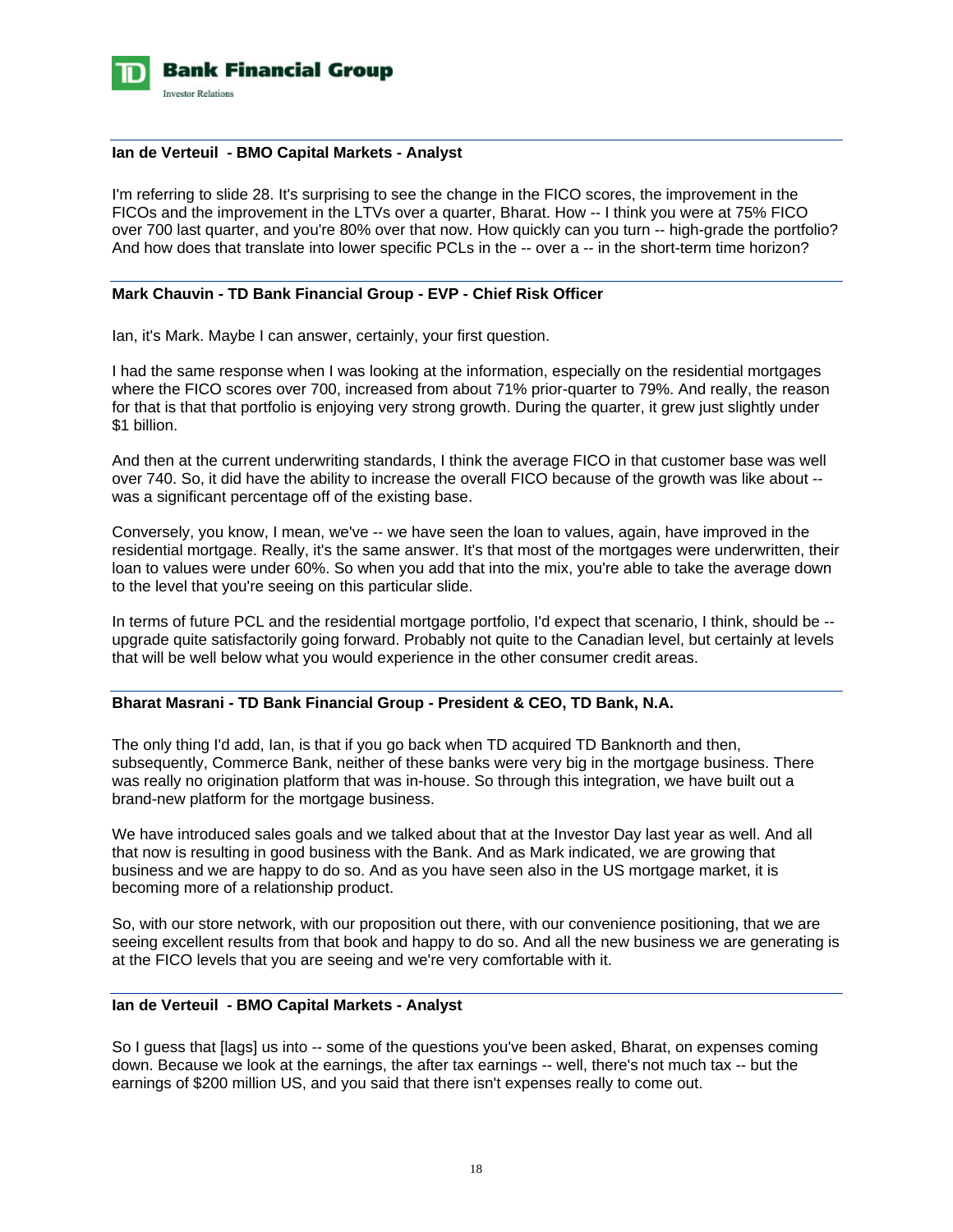

So how do we grow the business from here? Is it volume-driven? Is it margin-driven? Or is it the provisioning coming down that gets the return on this business up to a more acceptable level where the economic profit is positive?

## **Bharat Masrani - TD Bank Financial Group - President & CEO, TD Bank, N.A.**

Great question, Ian.

## **Ed Clark - TD Bank Financial Group - President and CEO**

Ian, I'd never thought of asking that question.

## **Bharat Masrani - TD Bank Financial Group - President & CEO, TD Bank, N.A.**

The answer is, it's probably a combination of all the things you mentioned. We have been through a - what I would call not a normal cycle as far as interest rates go and my implication -- you know, the margin environment in the United States; we're at a 0% rates. So if that were to normalize, obviously, there would be a substantial upside.

We hear of macro indications out there in the economy of improvement. But as we have discussed before, I've been in the lending business many years, so one should never declare a victory. And PCLs is normally at a lag after the recovery is well in. But I don't expect us to be falling off the cliff, either. At some point, that performance will improve as well.

And thirdly, we do continue to invest in our franchise. We open new stores; we are rebuilding a brand here. As I indicated in the mortgage business, we are growing that business. We have more customers today than what we had yesterday. So, a combination of all that I feel will provide the growth.

As to when exactly it becomes economic profit positive, tough to predict precisely, but our expectation is that in a normalized market with the franchise we have in the US, where we are in the US, this gives us a fantastic platform for future growth.

## **Ed Clark - TD Bank Financial Group - President and CEO**

Maybe I should just comment, since I got us into the US, I should probably comment.

I think you first put it in the context of how are we doing relative to other foreign banks that have gone in the United States or US banks in the United States? And I think it is fair to say we're doing pretty spectacularly well, relative to those. We've missed the worst mistakes that you can make doing that.

The positive factors, I think, for us have been that the core franchise is growing extraordinarily well. I mean, to have an 8% deposit growth rate; to have our maturing branches going faster than 8%. Our new branches coming in continue to do -- be spectacularly successful.

And to be able to originate 20 to 30 new branches each year that are spectacularly successful, all of those -- and to have double-digit lending growth rates -- those are all great things. But they've been offset by really two fundamental factors -- the spread has come down 50 basis points year-over-year this quarter.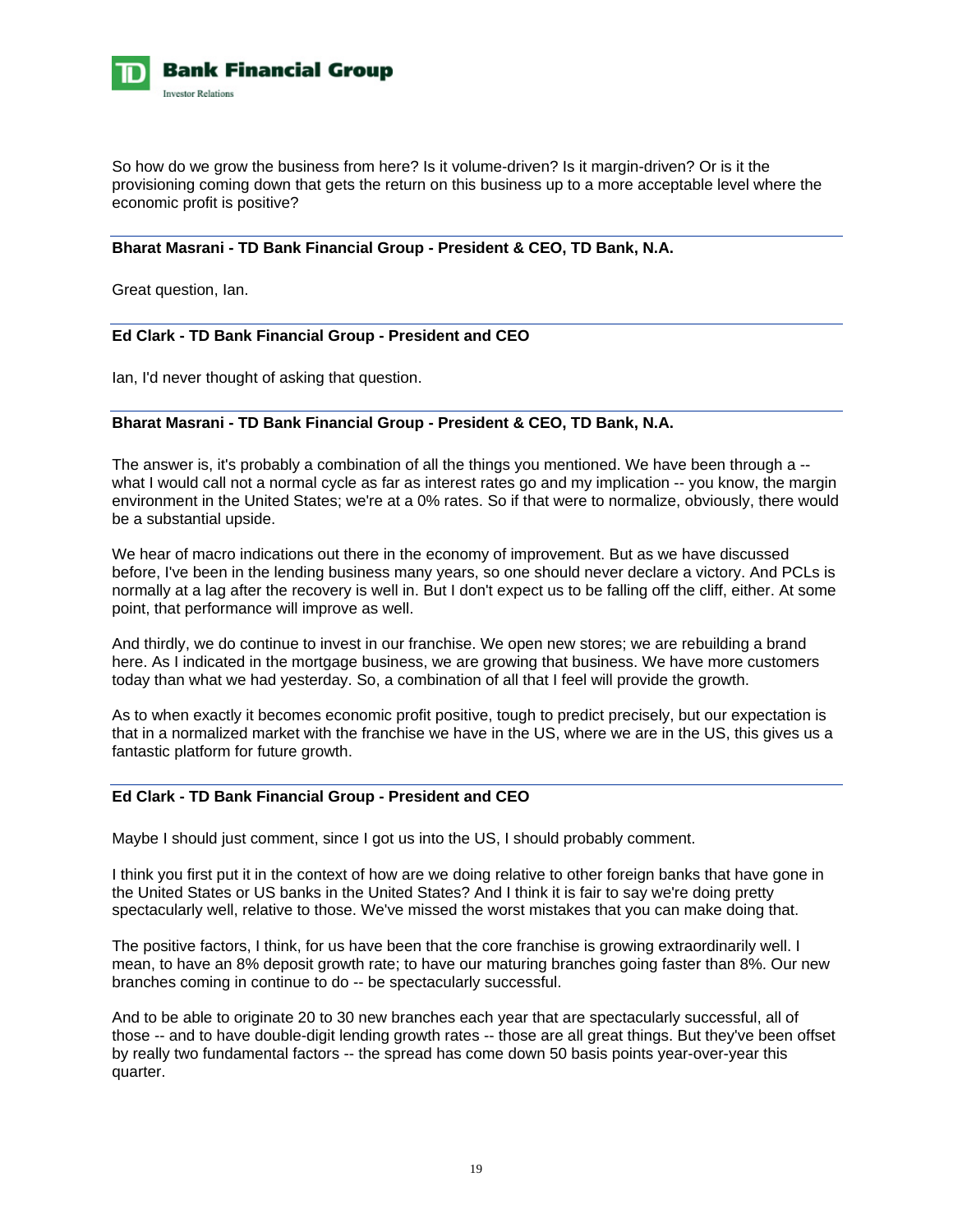

That's a dramatic shift, as you know, to the bottom line. And that's fundamentally driven because, at very low interest rates, if you are in the deposit business -- and as you know, we're overwhelmingly a deposit gatherer and we have fewer assets than we have from a franchise point of view, than we have deposits, we're particularly vulnerable to very low interest rates and the impact that has on deposits spreads.

And deposits spreads in the United States are extremely thin right now. And so I think if you're a believer, you believe that you will not forever remain at essentially the Fed saying we're going to have zero interest rates. But there will be an economic recovery. And when the economic recovery occurs, interest rates will gradually move up and spreads on the deposit side would improve.

And secondly, we've obviously had more than a doubling of our PCLs. So again, we're absorbing a tremendous increase in PCLs in this period.

So, I think the way we look at it is -- the fundamentals of the franchise are actually doing extraordinarily well; but we've had these two major headwinds and that net out of that, and be earning, a couple of hundred million dollars US every quarter of this franchise is doing pretty well. You know? Love it to be doing better, but I think, frankly, we're very satisfied with what we have.

## **Tim Thompson - TD Bank Financial Group - SVP - IR**

Next caller, please.

### **Operator**

Mario Mendonca, Genuity Capital Markets.

## **Mario Mendonca - Genuity Capital Markets - Analyst**

I'm never sure whether the reviews of the regulatory filings for your US bank really have any meaning. And maybe you could help put this to rest for me.

When I look at the regulatory filing for TD Banknorth, the tier 1 ratio that you're quoting here is about 81 basis points. And I know that's -- it's so low as to not really be meaningful. So what I'm trying to understand is how is it that this regulatory, this Holding Company, the Bank Holding Company, can have a Tier 1 ratio at that level? Is it essentially ignored by the regulators? Or am I just looking at the wrong thing?

## **Colleen Johnston - TD Bank Financial Group - Group Head Finance and CFO**

So, Mario, it's Colleen. So our key regulatory ratios are at the parent bank level and at the operating company level in the United States. So you're absolutely right -- that capital ratio is at the hold co. level, which really isn't that relevant and is affected by some internal financing. So it is not one that the regulators are focused on. They're focused on at the operating company level and then at the parent level, obviously, in Canada.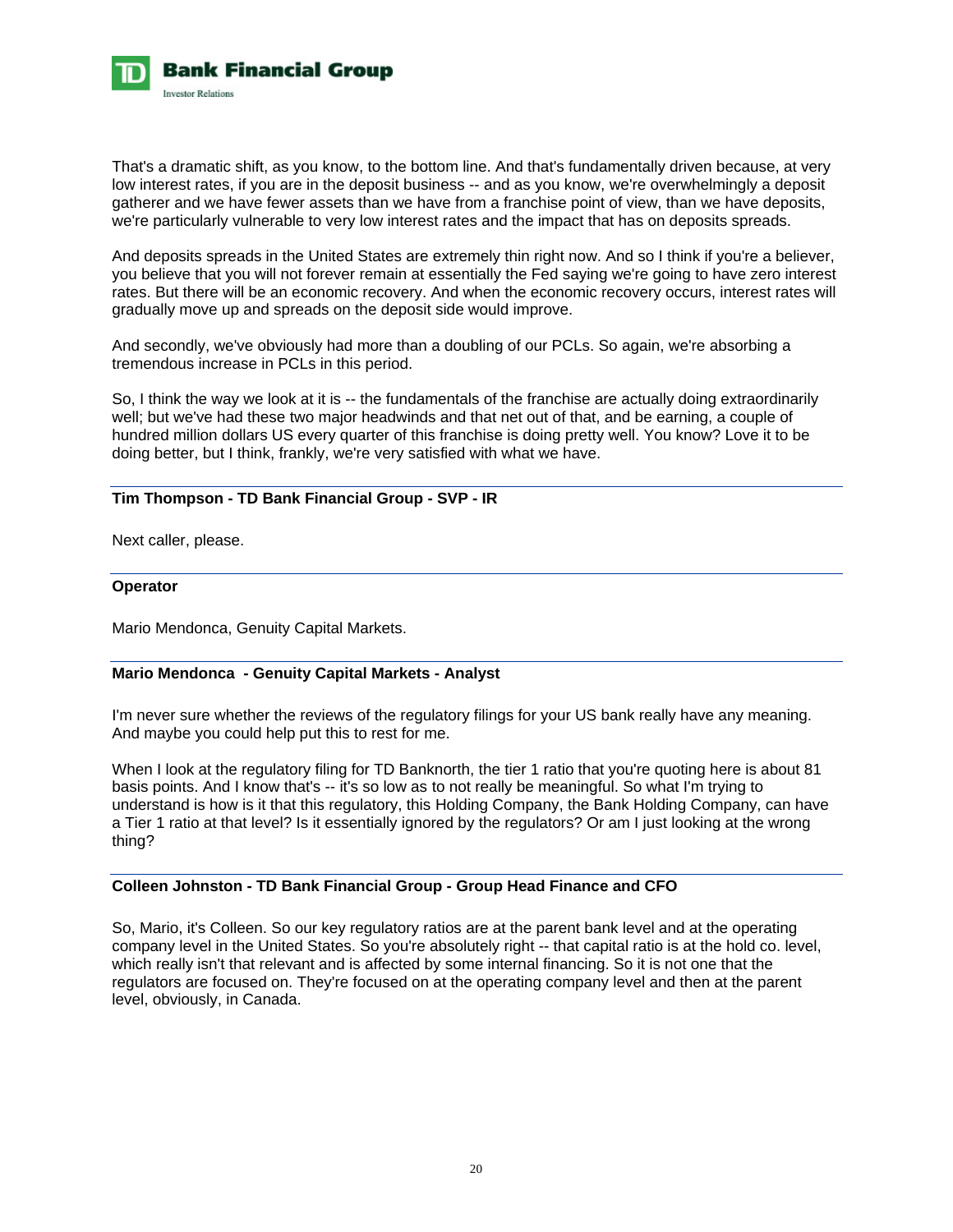

### **Mario Mendonca - Genuity Capital Markets - Analyst**

So if the operating companies in the US have -- presumably, they're well -- or they're referred to as wellcapitalized -- what causes the hold co., which is just the sum of all the operating companies, to be low if all the operating companies are okay?

### **Colleen Johnston - TD Bank Financial Group - Group Head Finance and CFO**

It's partly the way we're structured in the United States and some internal leverage that we have in place between various TD entities that causes that anomaly.

### **Mario Mendonca - Genuity Capital Markets - Analyst**

And from your perspective, the regulators don't -- they don't focus on this hold co. -- that wouldn't affect your ability, for example, to do deals in the US because this hold co. has a low rating -- or sorry, a low Tier 1 ratio?

### **Colleen Johnston - TD Bank Financial Group - Group Head Finance and CFO**

Yes, that's correct.

## **Tim Thompson - TD Bank Financial Group - SVP - IR**

Next caller, please.

### **Operator**

Michael Goldberg, Desjardins Securities.

### **Michael Goldberg - Desjardins Securities - Analyst**

I have a couple of questions about page 20 of the supp pack. And the first one has to do with your personal -- your retail Canadian gross formations. And I notice that your write-offs, both in the continuity of impaired loans and the continuity of your allowance, is the same. So should I conclude from that that you're including, in your retail formations, the loans that also get immediately written off?

## **Mark Chauvin - TD Bank Financial Group - EVP - Chief Risk Officer**

New impaired formations would include loans that get immediately written off.

## **Michael Goldberg - Desjardins Securities - Analyst**

Because that seems to be different from what other banks are doing.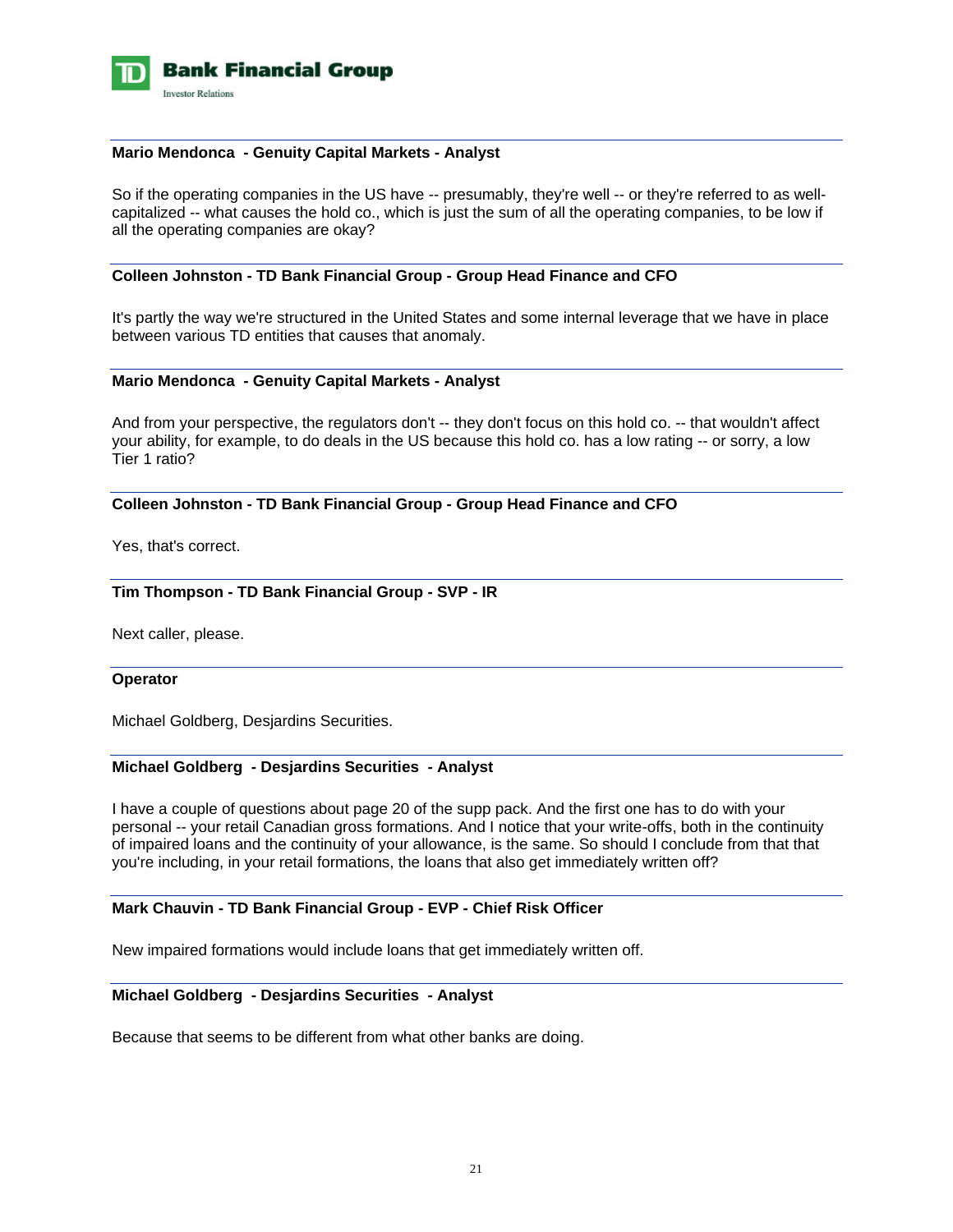

The other question is, when I look at the sales and repayments, the \$366 million this quarter, what should I interpret from the increase?

### **Mark Chauvin - TD Bank Financial Group - EVP - Chief Risk Officer**

I'm sorry, Michael. I didn't catch that. Which line is that?

### **Michael Goldberg - Desjardins Securities - Analyst**

Line 11 -- also on page 20.

## **Mark Chauvin - TD Bank Financial Group - EVP - Chief Risk Officer**

Yes, I know, I see it. It's an increase of the amount that returned to performing status. I mean, it's not -- I don't have a detailed breakdown of it, but that's what it is.

### **Michael Goldberg - Desjardins Securities - Analyst**

So is it a reflection that you're generally turning over and in a sense recovering the loans that had previously been classified? And that that trend is improving?

### **Mark Chauvin - TD Bank Financial Group - EVP - Chief Risk Officer**

Well, you know, I mean, it was stronger in the quarter; I'm not sure I would call it a trend.

### **Michael Goldberg - Desjardins Securities - Analyst**

Okay. And I have one other question. Is there anything that you can do or would want to do to moderate the volatility of your currency translation account that also causes significant volatility in your common equity? And I guess that means hedging your US investment.

### **Colleen Johnston - TD Bank Financial Group - Group Head Finance and CFO**

So, Michael, we do, in fact, hedge our capital ratios. So if you look at the improvement in our Tier 1 capital ratio of about 30 basis points this quarter, it was entirely due to the fact that we had retained earnings growth, as well as a reduction in risk weighted assets of about 1 billion.

So you saw a 10 billion reduction in risk weighted assets in the quarter but 9 of that was foreign exchange driven, and a billion of that was net of everything else. So in fact, as you saw, Wholesale was down quite significantly in the quarter but we did have risk weighted asset growth in Canada and the US, in terms of our Canadian Personal and Commercial banking operations.

So we do hedge those capital ratios. So when you take the CTA net of the capital hedges, and obviously, then all of the effects -- the FX effects on goodwill intangibles, our TD Ameritrade adjustment -- we, as I say, try to minimize all of that impact.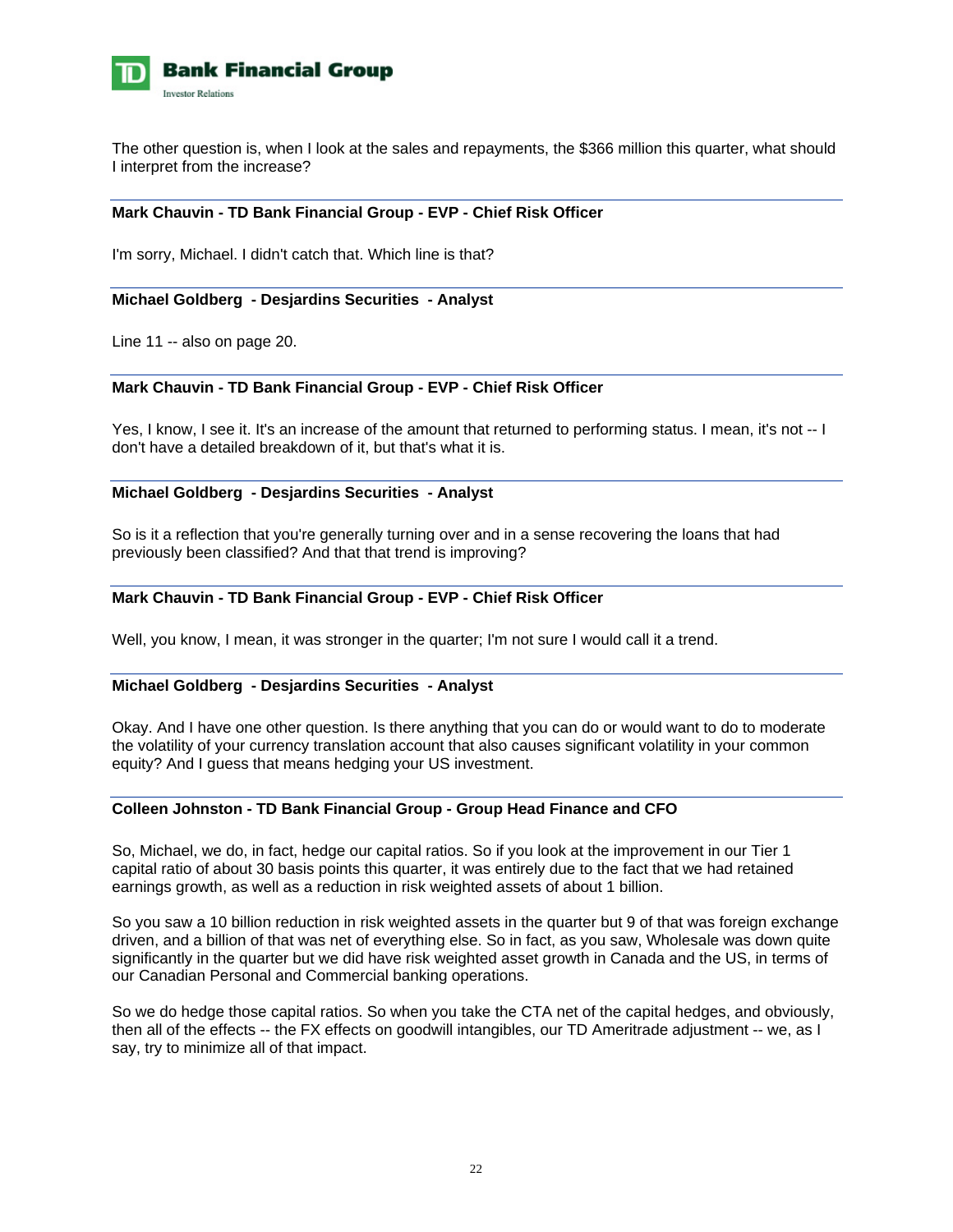

## **Michael Goldberg - Desjardins Securities - Analyst**

Because the net impact over all is that your common equity was down about \$2 billion.

### **Colleen Johnston - TD Bank Financial Group - Group Head Finance and CFO**

No, that's right. And it does affect our book value because of the way the OCI works. So I agree with you. I'd prefer not to see that.

### **Ed Clark - TD Bank Financial Group - President and CEO**

But Michael, it's Ed here. I think you want to balance -- we don't want our Tier 1 ratio bouncing around by what happens on the foreign exchange. And so we've done the regulatory capital hedges for the reason that we want this money to be real. And we don't want to have a capital call if suddenly the US dollar moves in a different direction. So we believe this is a very prudent way to run the Bank.

## **Tim Thompson - TD Bank Financial Group - SVP - IR**

We're going to take one last question and then I'll turn it over to Ed to just offer some final comments. So one last question, please, from the phones.

### **Operator**

Sumit Malhotra, Macquarie Capital Markets.

### **Sumit Malhotra - Macquarie Capital Markets - Analyst**

My question is for Bob Dorrance. Bob, when I look at the interest rate and credit portfolio trading line increasing nearly 300 million quarter-over-quarter in what's usually a seasonally slower period, I'm wondering if you can help me understand how we should think about this business.

As TD expanded its market share and interest rate credit, fixed income trading outside of Canada, are you seeing more activity from clients you hadn't transacted with in the past? Maybe because of the Bank's AAA rating, strong balance sheet?

I just have a hard time looking at this large increase, especially in the context, as I said, whether it's seasonality or liquidity improvements in the market; spread tightening in the market -- just especially focusing on the quarter-over-quarter number. Hoping you can help me to understand whether the change is structural or driven by market conditions.

### **Bob Dorrance - TD Bank Financial Group - Chairman, CEO & President, TD Securities**

I'd say it was driven significantly by market conditions. There certainly was no -- it didn't appear to be a season this year in the marketplace.

On the credit side of the business, credit spreads came in fairly significantly through the quarter and we benefited from that.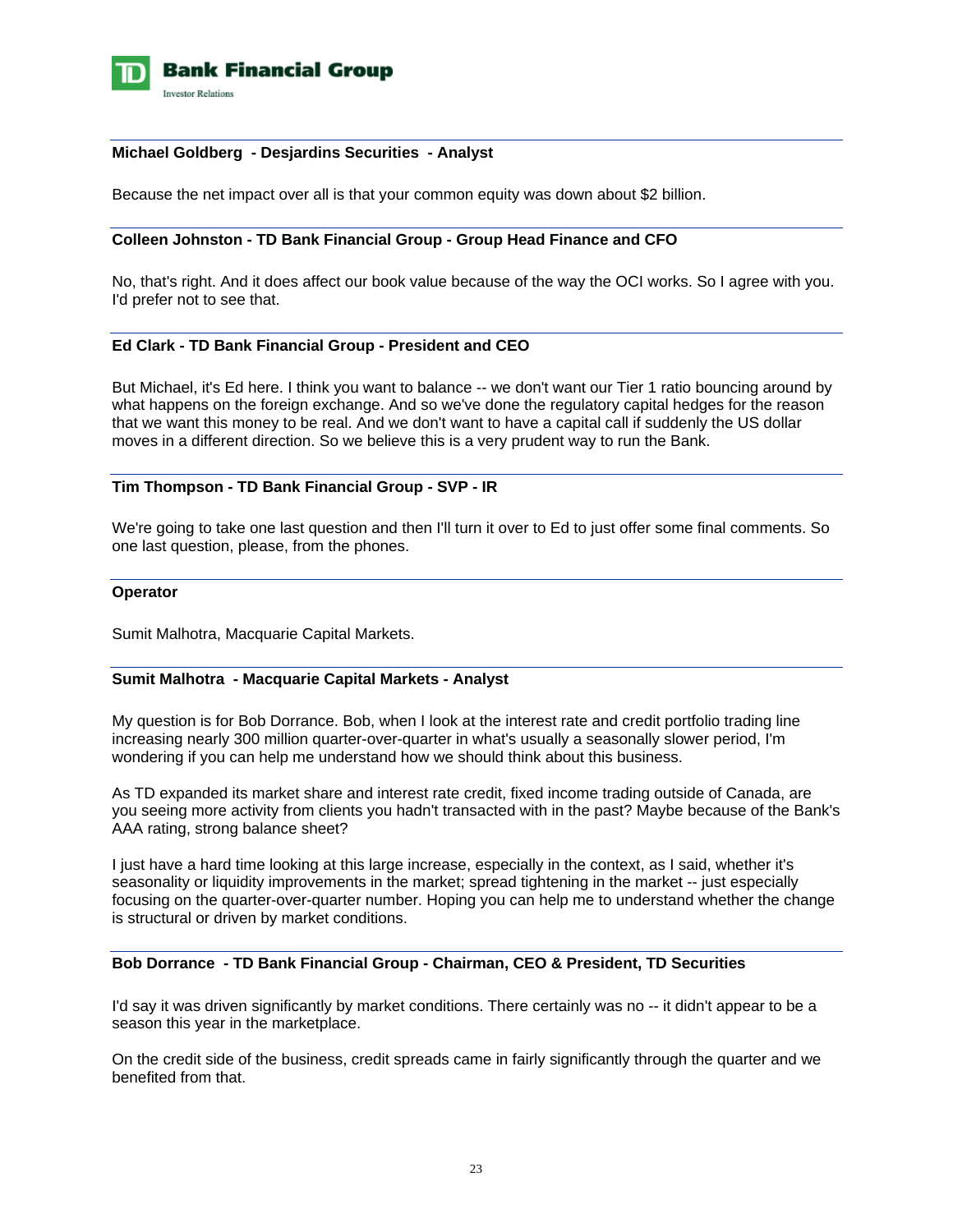

On the interest rate trading side, there's a variety of different businesses that we have domestically and globally. And all businesses did well, whether that was the trading business or distribution business, or an underwriting business. So every part of the business, short-term, medium-term, long-term, in terms of duration, and whether we were in the trading parts or in underwriting or distribution, everything performed well in the quarter.

So -- and that was certainly helped by a direction of markets, where interest rates were going, the level of interest rates, in some cases, some of the volatility that still exists in interest rates. So it was an exceptionally good quarter.

We continue to invest in our franchise and in growing the rates business, both in Canada, but more importantly, in the US and in Europe and Asia. So, we have added to the franchise; being a strong counterparty has helped. We've invested in people and added people through the cycle here. So I think there's a combination of franchise growth, good markets, and everything performing well at one time. We did not have one part of that business that didn't do well.

## **Sumit Malhotra - Macquarie Capital Markets - Analyst**

And all else equal, I mean, just -- I'll leave it here -- just looking at movements in the yield curve certainly benefiting all fixed income trading investment banks. That certainly, I'm guessing, is a big part of the increase in interest rate revenue when we look at 2009 versus 2008 -- is that a fair statement?

## **Bob Dorrance - TD Bank Financial Group - Chairman, CEO & President, TD Securities**

I think what's helped the business year-over-year has been certainly the yield curve has helped; the direction of rates has helped and volatility has helped. So the good news is that markets improved and to some extent, the bad news is that markets have improved, as well. Because I do think that there was money to be made in volatile markets and that volatility has now been reduced.

## **Sumit Malhotra - Macquarie Capital Markets - Analyst**

Thanks for your help.

## **Tim Thompson - TD Bank Financial Group - SVP - IR**

Thanks, Sumit, and thanks, everyone, for your questions. So, over to Ed, please, for some last comments.

### **Ed Clark - TD Bank Financial Group - President and CEO**

So as I said at the start, I mean, it's obviously been just a terrific quarter for us. I think we're feeling good about this quarter in the sense that we made a decision as we went into this downturn that we were going to keep on investing, and that we were going to keep on growing, and that we were going to keep on lending.

And as a result of that, right across the board, our businesses are continuing to perform both in absolute and relative terms extremely well. And we've been able to absorb the core headwinds of rising PCLs and